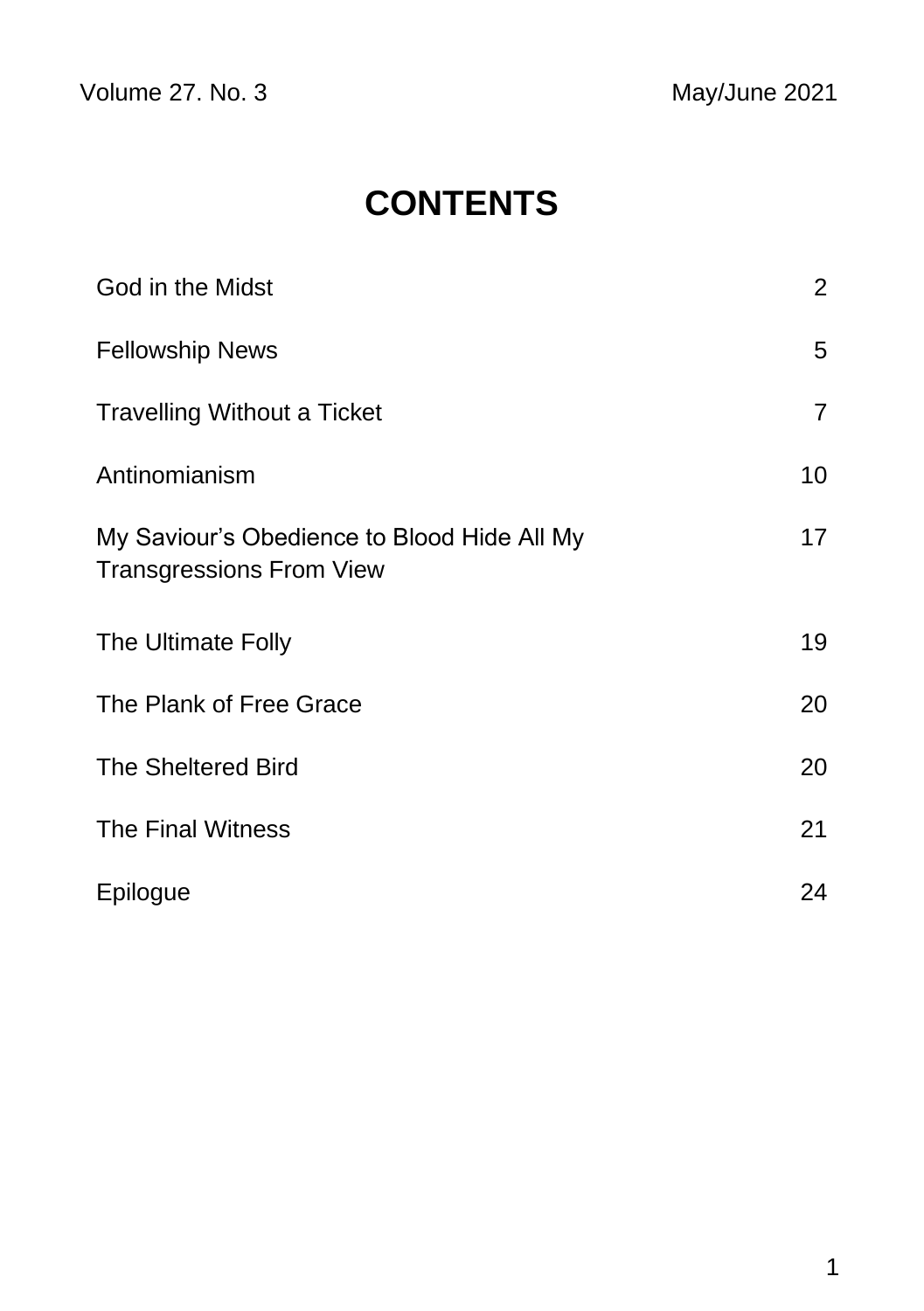## **GOD IN THE MIDST**

### **Malcolm H. Watts**

The greatest blessing Israel ever enjoyed was God's gracious and manifested presence, symbolised by the ark of the covenant. Moses told that ancient people 'the Lord thy God walketh in the midst of the camp (Deut. 23:14) Thereafter the expression '*God in the midst*' became a kind of watchword (Ps 46: 5), frequently appearing in songs of praise (Is 12:6), petitionary prayer (Jer. 14: 9), and preaching (Ezek. 43:7). See also: Hos. 11:9; Joel 2:27; Zeph. 3:15, 17; Zech. 2:10,11.

It is the privilege of the New Testament Church to have God present in Christ. Our Lord gave a promise to that effect, saying: 'Where two or three are gathered together in my name, there am I in the midst of them' (Matt 18:20).

He did not say, 'I will be', but 'I AM', indicating that his presence is divine (Exod. 3:14; cf. Jn 8:58), to be known at all times and in all places. 'Am I a God at hand, saith the Lord, and not a God afar off?' (Jer. 23:23; cf. Exod. 20:24) Even 'from everlasting to everlasting, thou art God' (Ps. 90:2; cf. 1 Kgs. 8:29).

Our Lord's promise was fulfilled initially, and in part, when He appeared as the Risen One to his assembled disciples: 'Then the same day at evening, being the first day of the week, when the doors were shut where the disciples were assembled for fear of the Jews, came Jesus and stood in the midst' (Jn. 20:19; cf. Lk. 24:36).

It is specifically noted that the doors were 'shut' or 'barred', yet the Lord - in a physical body - 'came' into the room: the bolts, it would seem, being supernaturally removed, as in Acts 5:19 and 12:10.

Thus, to the disciples' astonishment, Christ unexpectedly entered the place where they were gathered together. Can you not see the preciousness of that? There was no way the Lord could be kept from His disciples when they were in such need of Him to calm the tumult of their hearts. Dr John Brown, of Haddington, draws out the comfort of the passage when he says: 'Jesus and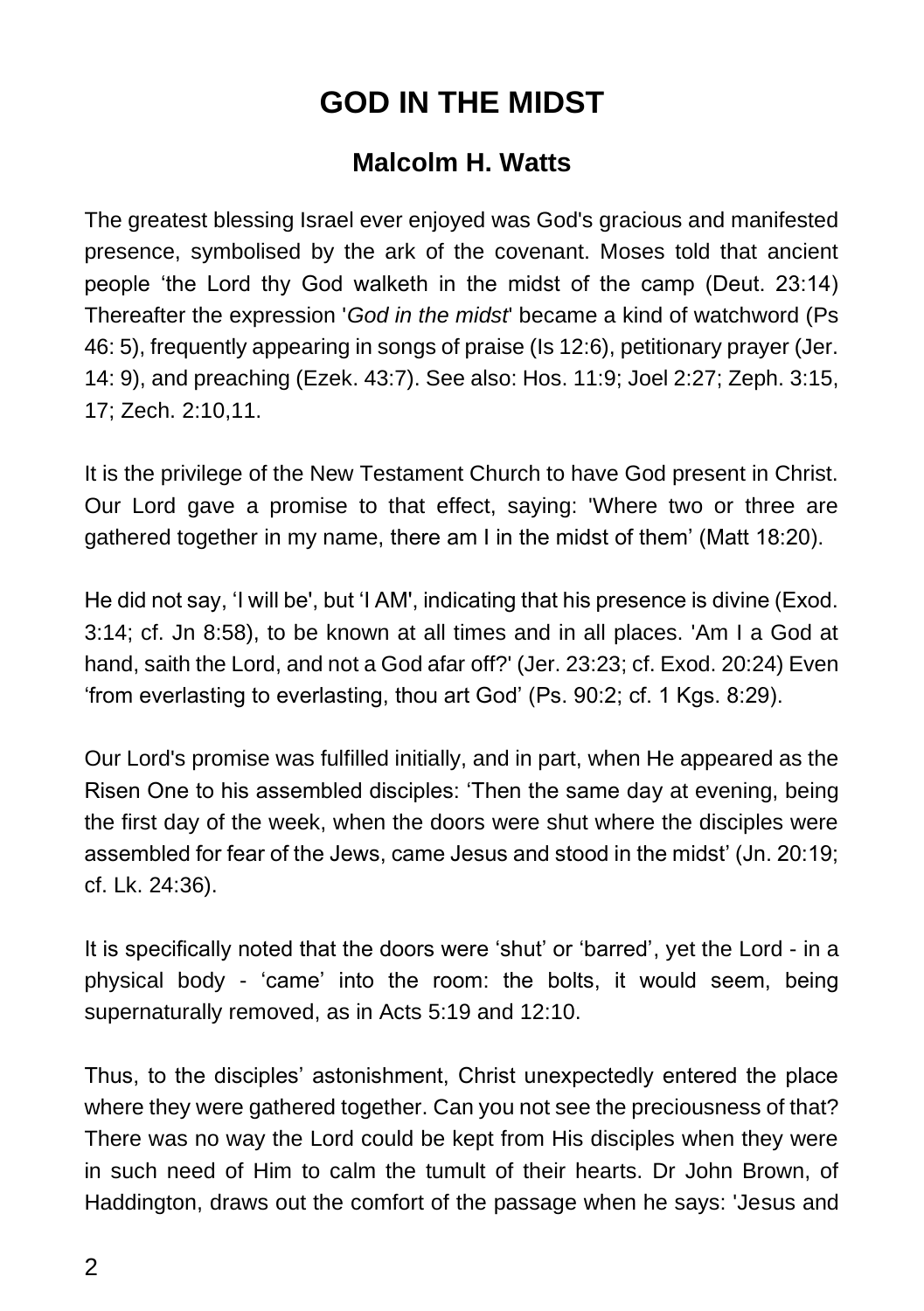his consolations are frequently at hand when we know not where to find him. He takes delight to recognise his relation and hasten to our help. And neither shut doors, slavish fears, nor unbelieving hearts, can hinder his gracious visits.'

Yet, most wonderfully, this promise is being fulfilled at the present time by our Lord's spiritual presence in the church.

Turn with me for a moment to Psalm 22. This psalm is, as no doubt you know, a prophecy of the Messiah. In amazing detail, it describes both 'the sufferings of Christ' (vv1—21) and 'the glory that should follow' (vv. 22-36). In that latter part, we hear the Saviour saying: 'I will declare thy name unto my brethren; in the midst of the congregation will I praise thee (v 22).

This describes what Christ intends to do after his death. He would declare God's name: that is, he would reveal, by means of the Word and Spirit, the nature, perfections and glories of God (Matt. 28: 19; Jn 17:26; cf. Exod. 34:6,7). He would also praise God: in the fulness of His joy, he would join in the many and varied expressions of thankfulness offered to the God of salvation (Heb. 12:2 - 'the joy that was set before him' cf. Lk 10:21).

What thoughts these are! Mr. Spurgeon comments: 'Jesus himself...is both precentor and preacher in the church.'

Yet for us the vital phrase is 'in the midst of the congregation'. When this whole verse is quoted in the New Testament, and expressly applied to Christ, that particular phrase is rendered 'in the midst of the church' (Heb. 2:12).

I suggest that here we have one of the greatest of all truths. It is that the eternal Son of God, our Saviour, is present among His people whenever they are assembled as a church. Furthermore, he is not only present, but he also occupies the most important place, being the centre of attraction and the very life and soul of the worshipping community.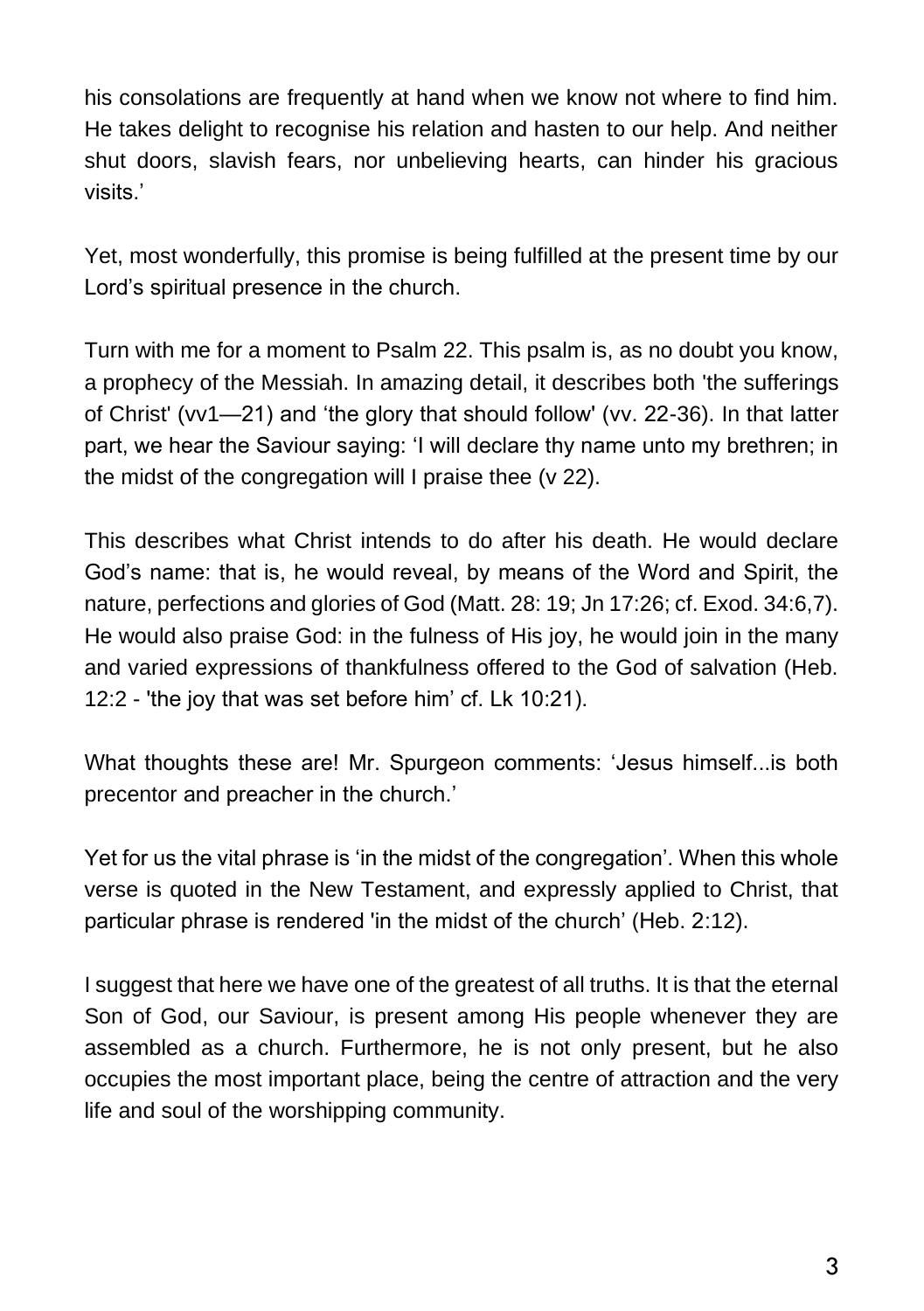How this should impress us with the importance of our public services! What a rebuke to those who neglect them! The true Christian will delight to be where his Saviour is.

> 'How charming is the place Where my Redeemer-God Unveils the beauties of His face, And sheds His love abroad!

Not the fair palaces To which the great resort, Are once to be compared with this, Where Jesus holds His court.

With praise these humble souls Receive what He imparts; He, in return, accepts with smiles The tribute of our hearts.'

The last words our Lord spoke on earth before ascending into heaven, were: 'Lo (a word calling for attention), I am (notice once again, it is not 'I will be but 'I AM' - the word of the ever-present God) with you (the preposition, 'meta' , suggesting the closest proximity - 'among' or 'amid') always (literally, 'all the days' , so as never to be absent), even unto the end of the world (or, 'unto the end of the age' i.e. the age of grace, which will be followed by the age of glory) (Matt. 18:20).

In perfect accord with all this, is the vision granted to John on Patmos: 'I saw seven golden candlesticks (signifying churches); and in the midst of the seven candlesticks one like unto the Son of Man. (Rev 1:12,13,20 cf. 2:1)

His promise still awaits, however, ultimate and glorious fulfilment. It will be fulfilled in heaven, throughout eternity.

'And I beheld, and lo, in the midst of the throne (the seat of infinite Majesty) and of the four beasts (the cherubim, a very high order of angels), and in the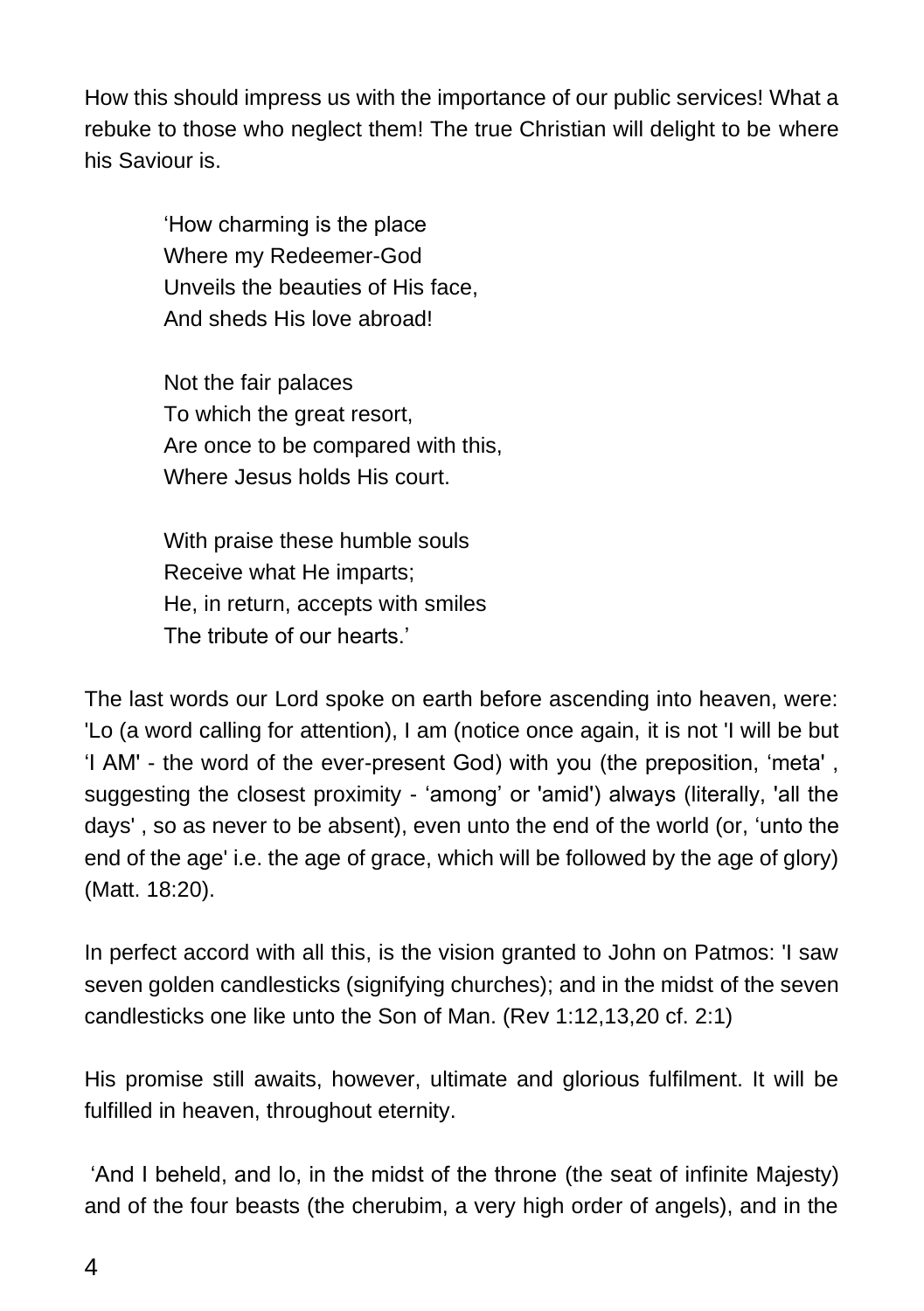midst of the elders (the representatives of the entire church of God), stood a Lamb (our Lord Jesus Christ)... And I beheld, and I heard the voice of many angels round about the throne and the beasts and the elders (Note that the angels and saints form a circle around the throne, so that Jesus Christ is in the central place — 'in the midst'): and the number of them was ten thousand times ten thousand, and thousands of thousands; saying with a loud voice, Worthy is the Lamb that was slain to receive power, and riches, and wisdom, and strength, and honour, and glory, and blessing (Rev. 5: 11 , 12).

Let all who trust in this divine Redeemer look forward to that day when they shall see Him thus honoured and adored 'in the midst' of the grandest assembly ever gathered. What a sight it will be! And what a privilege to be there.'

> 'Hark! how the choir around the throne Adore their glorious King They drink full draughts of bliss unknown And Hallelujah sing.

Ere long I hope to join the throng Who bow before the King: And in one everlasting song, My Hallelujah bring.'

# **FELLOWSHIP NEWS**

### **Liz Storey**

It is wonderful to at last be thinking about re-starting some of our Church activities after lockdown and we thank God for renewed opportunities to recommence some of these endeavours, as restrictions slowly ease.

The Toddler Group is hoping to resume meeting outdoors in the Grove House garden. (Weather permitting of course) Initially this will be just for those within the fellowship, but the desire is that it will be extended to others in the near future, as guidelines allow.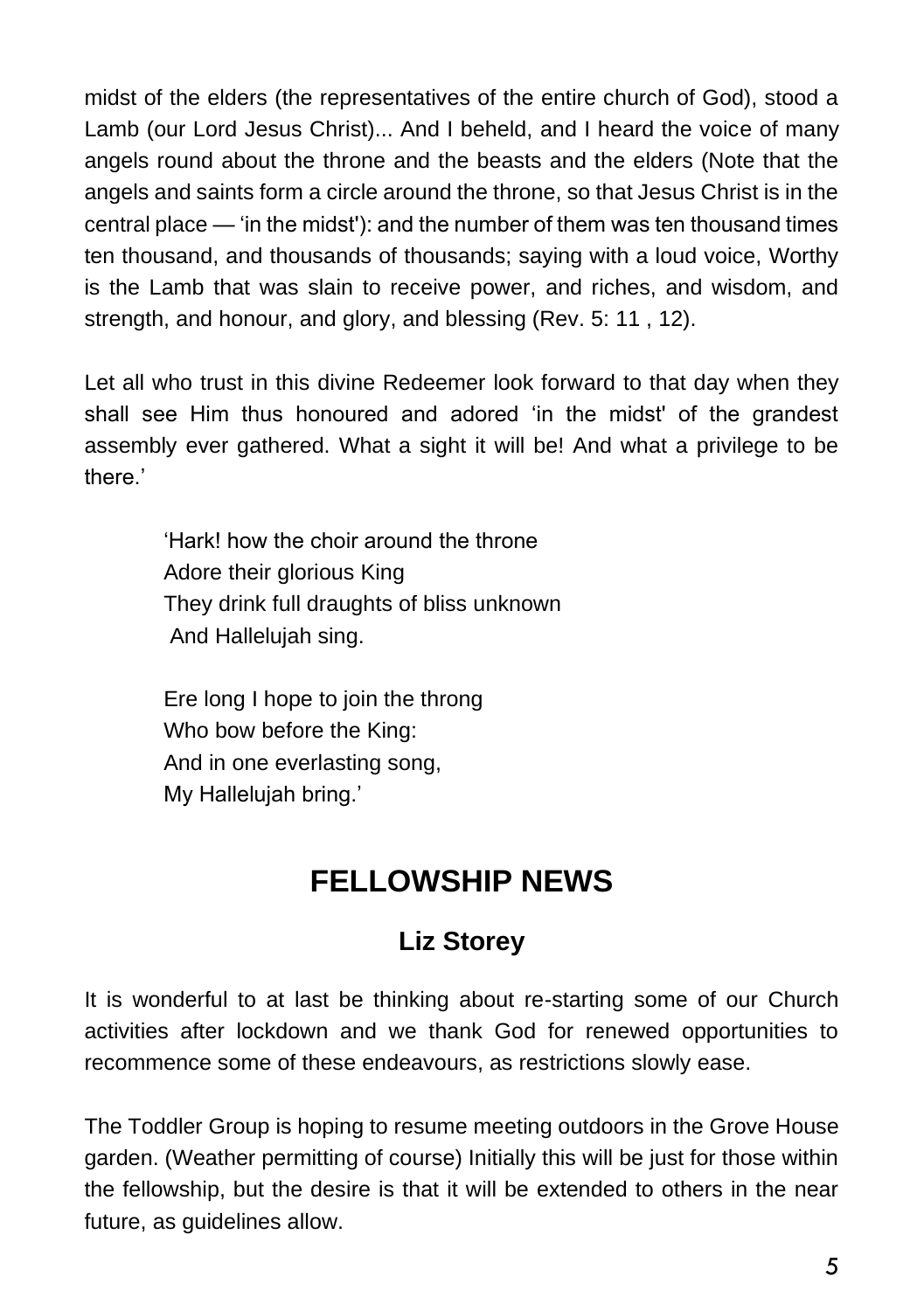Keith G is doing some Sunday School lessons to post on-line until the group can resume again in a more normal format. It is hoped that the youthwork review meeting planned for Tuesday 27 April at 7.30pm, will help us to know how the Lord would have us to go forward with the youthwork in all the existing age groups. Our desire and longing is of course that all these young people would continue to hear the precious truths of God's Word.

The first Open Air of 2021 took place on 17 April, with a Gospel message given by Paul M and John H. We are thankful that the Council have again approved a monthly date for this year's Open Airs, giving us another opportunity to share the love of Christ shown in the Gospel to those in our City.

We are thankful to those who have recently been back into the Church to finish the decorating in the Sanctuary. Although just bricks and mortar, we acknowledge God's goodness to us in all that He provides, and it is lovely to have a fresh and light new look to our building, resulting from all their hard work.

The 18 April then saw some of us gathering for worship again in the Church building, both morning and evening, which was such a joy. Although we are still restricted in our fellowship before and after the services, we all continue to be a help and an encouragement to one another in our Christian walk as we speak with one another on the phone, meet via Zoom, or have happy times seeing each other outside in the week for a walk or a garden visit. We are mindful however of those dear members in our fellowship who are unable to attend the services in person and who therefore rely on the live-streaming, and who are not able to meet up physically with family and friends as they would like. May God be pleased to bless us together as a local Church as we seek to serve Him, and one another, by whatever means we can.

We are so grateful for the ministry we have received from visiting preachers since Pastor Watts retired at the end of February. We continue to pray for them and the Churches they represent, as we do for our own Church, that the Lord would be pleased to provide us with a Pastor of His choosing and in His perfect time.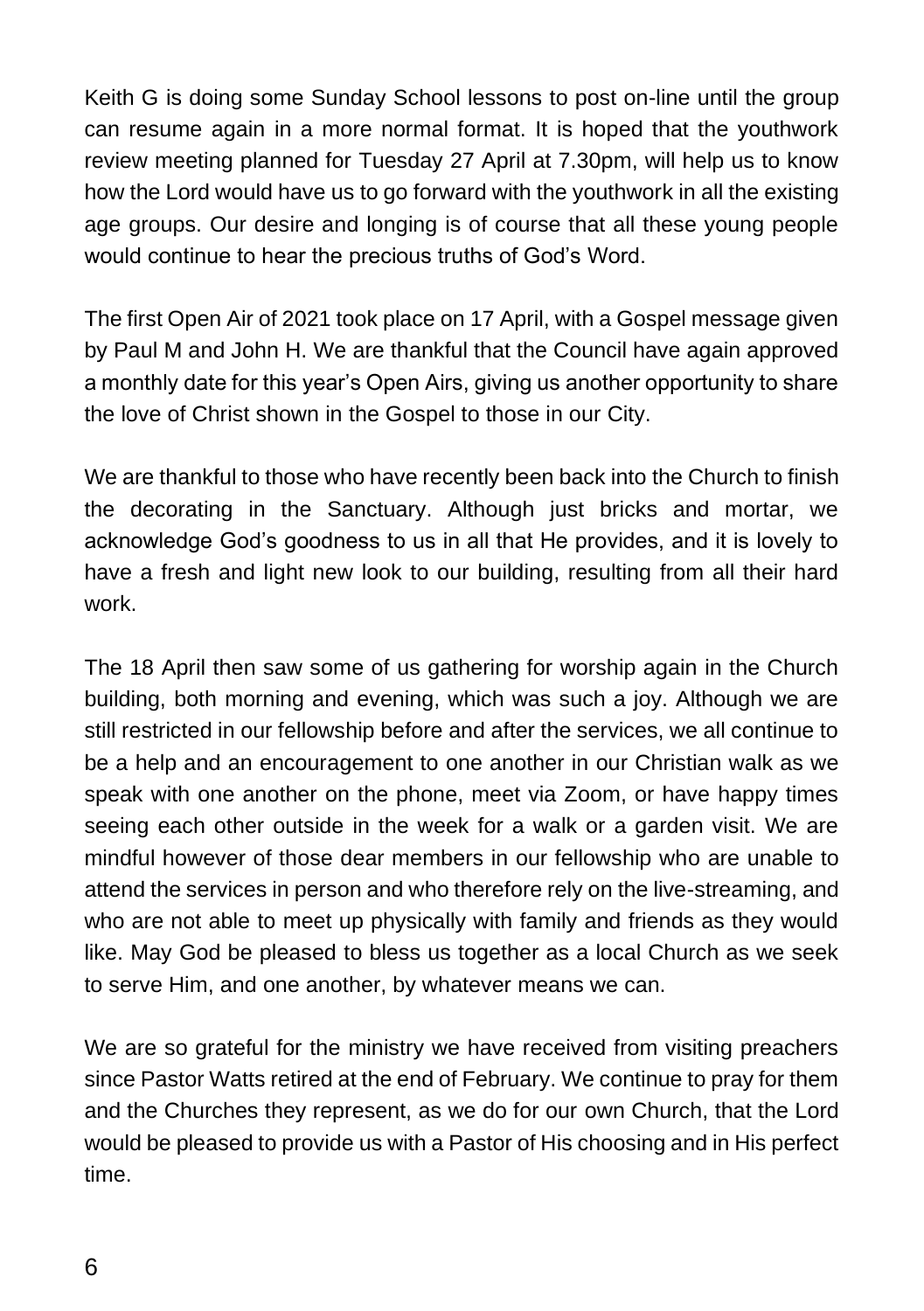Recent days have seen the precious gifts of two healthy baby boys born to our dear friends Keith & Abi, and Dan & Jenni. We give thanks to God for the wonderful blessing of these precious children and our sincere prayer is that they would know savingly, in the days to come, the God of their parents.

Later in the year some of our young people will be embarking on new courses and we assure them of our prayers as they anticipate these new ventures. We pray that the Lord will be a guide and a help to all the young people in our Church, in their decisions over studies or employment.

We had been praying very much for Paul M's sister, Barbara, who we had learnt had become very unwell and been admitted to hospital, so it was with much sadness that we learnt of her death on 9th March. Our thoughts and prayers continue to be with Paul and Helen and other members of the family in their very sad loss.

### **TRAVELLING WITHOUT A TICKET**

A train was just leaving one of our large railway stations; the doors were shut, and the guard was on the point of giving the signal to start, when two women hurried across the platform and entered one of the railway carriages. They each carried a large basket or hamper of fruit, so large that the passengers remonstrated at their being brought into the carriage, as against the rules, and most inconvenient for the travellers; but the women entreated so earnestly to be allowed to keep them there, that the rest consented at last, and they remained undisturbed.

The engine whistled, and the train moved slowly away from the station. The women appeared relieved, but still spoke anxiously every now and then to each other, as if all was not settled yet.

A gentleman who sat near them watched them with some curiosity and interest, which increased when he noticed that, as the train drew near the station where the first inspection of tickets took place, they grew more and more uneasy. It stopped at last, and the ticket-collector was heard going from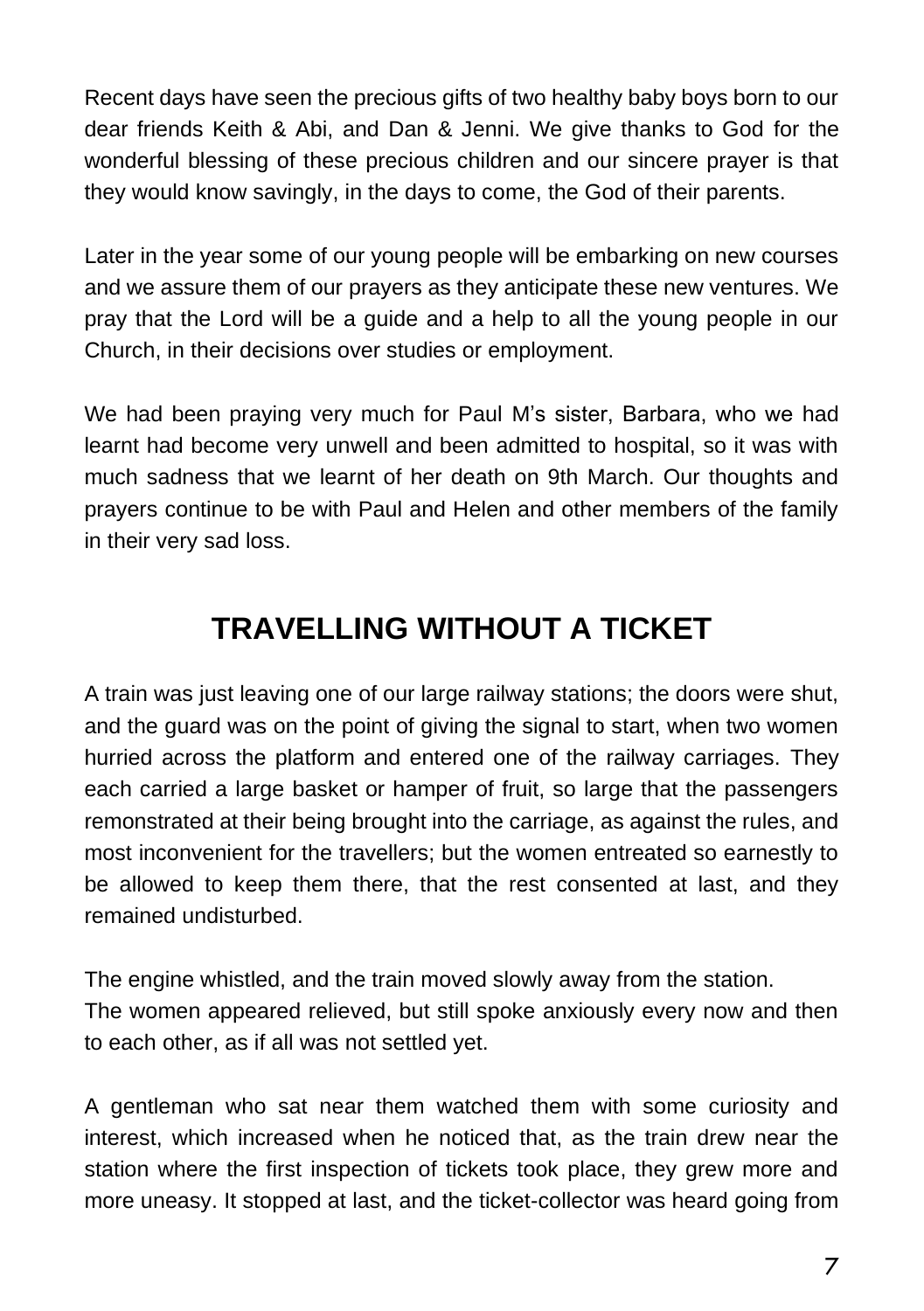door to door. As he reached this carriage the man saw that one of the women had slipped down, and was almost hidden behind the large basket of fruit. It was market-day, and a very full train, so, in the hurry of the moment, the guard did not see her. Her companion presented one ticket, and the man passed on.

The woman rose slowly from her hiding-place, as if doubting how she would be received by her fellow-travellers. The man. bent forward and said quietly to her: "You **may** escape from the ticket-collectors notice, but you will not be able to hide from **God** like that when His great reckoning day comes."

The woman looked in his face anxiously, and answered, after a pause: "Oh, sir, we have no help for it! This is market-day, and our fruit will spoil if we do not sell it today. We had enough money to pay our way up by the early market train, but we missed it, so we agreed to take one ticket and try to get up unknown to the railway men. We have done it all right so far; please don't say anything, sir."

"But it is not right," the man replied; "you know it is not!" "But what am I to do, sir?" she asked despairingly; "I haven't the money to pay, and I have my husband ill at home, and four little children who have had nothing to eat today."

"Supposing I were to pay for your ticket?" he replied.

She looked doubtfully at him; and as he watched her face, he could read plainly the thoughts that were passing through her mind. No; she was not going to believe that sort of thing: people were not so rich or so generous that they would go about paying the fares of strangers who could not pay their own way. No, indeed, she was not so foolish as to believe that! "**I will pay it for you**" he said again.

The train was now approaching the market town, and soon it had stopped just outside the station where the tickets must be given up. The man turned to the woman, and saw that once more she was preparing to slip down behind her basket.

"Can you not trust me?" he asked. "I said that I would pay for you."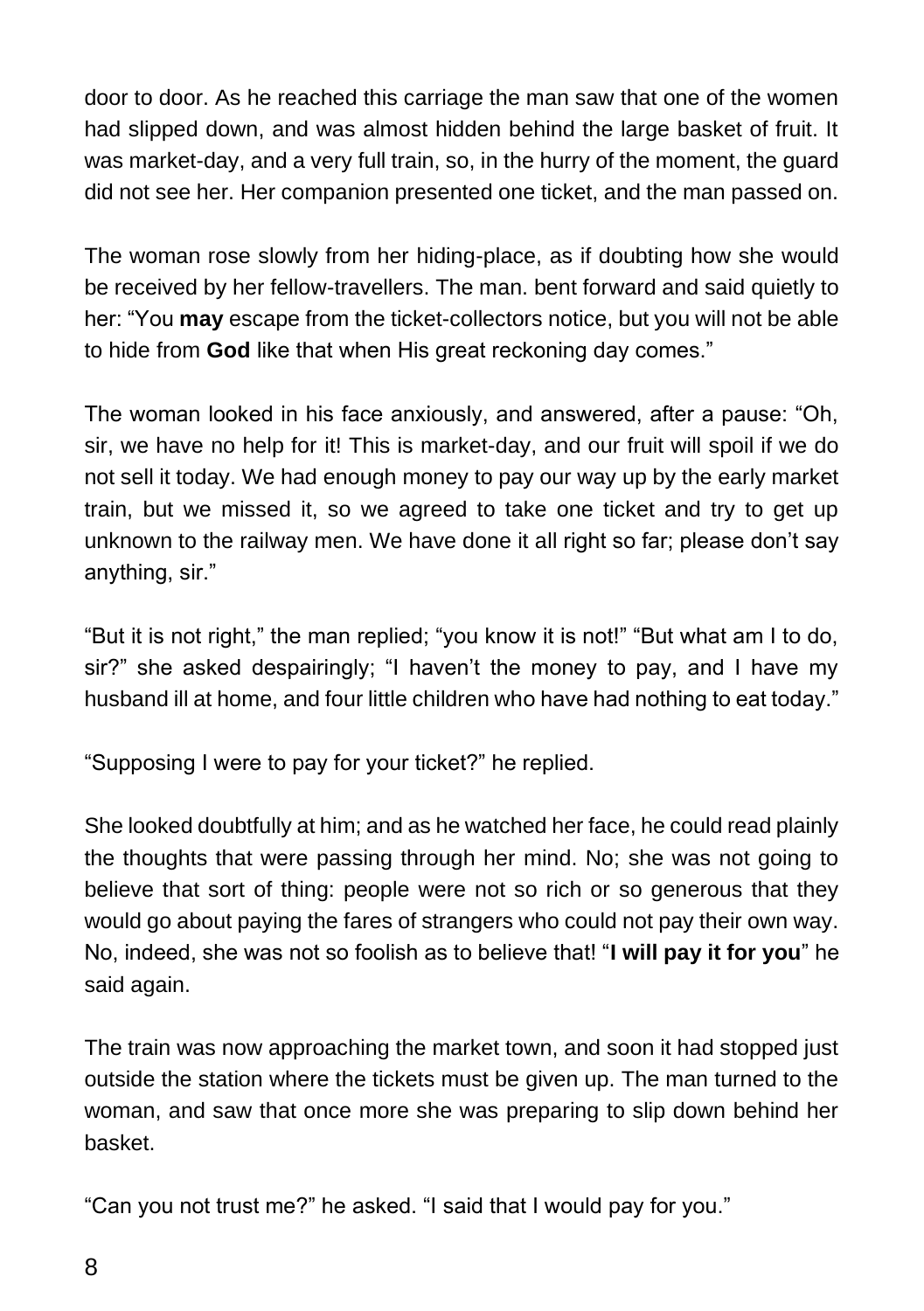The ticket-collector was at the door next to theirs. For a moment the woman hesitated, and then decided to believe his word. The door was opened and the passengers presented their tickets, all except one, who had no ticket, nor any money to buy it.

"I wish to pay for this woman," the man said; "she has no ticket." "All right, sir," the ticket-collector said, as he took the money handed to him and passed on.

"You have no need to hide now," the man said, as the train moved into the station. She could not answer; but, bending down over her basket, she drew out an armful of her choicest fruit, dropped it into his wife's lap, and then left the carriage.

The train moved on, and the gentleman turned to his fellow-travellers, who had been much impressed, and he said: "We are all on a journey, which must come to an end before very long. Every one **hopes** to reach the desired destination that lies at the end of our journey; but **are we** all certain that we have what will secure an entrance to that place when the journey is done? No one can slip in there, un-perceived by the piercing eye of God. We must have a ticket if we are to have access to that place.

What is to be done? Our own consciences tell us how utterly unable we are to secure an entrance for ourselves, vile and sinful as we are. But God – the holy, just God – has Himself provided this for us. His own Son *has already paid the price* which sinners could never pay, "*not with silver and gold, but with His own precious blood.*" *He* died that *they* might have eternal life.

Turn to Him; believe in Him; and claim the blessing provided. Will you not believe His word? Do you think it *too good to be true?* It is His own word: "*While we were yet sinners, Christ died for us*" (Romans 5: 8). "Only believe."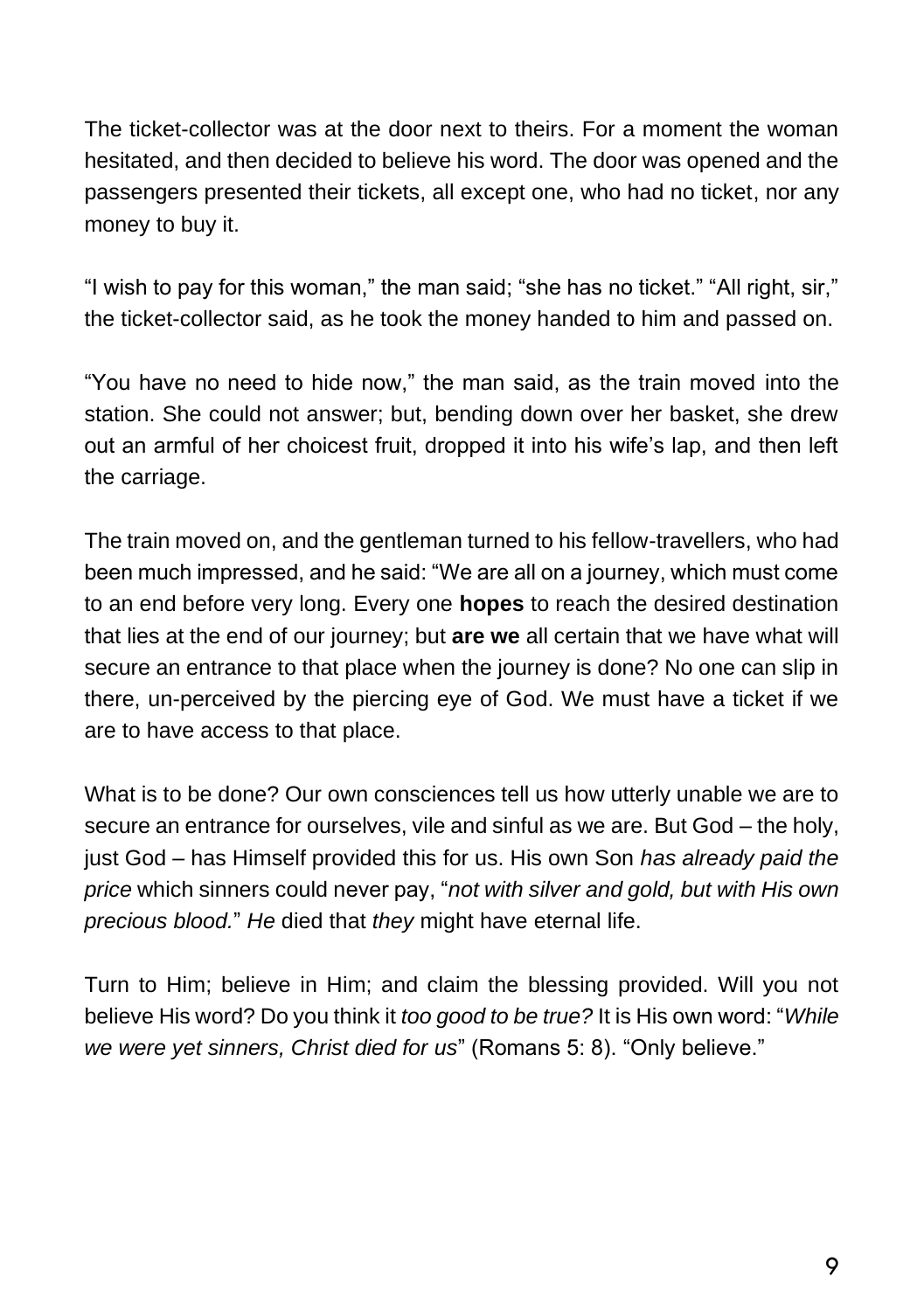## **ANTINOMIANISM**

Antinomian (Greek: *anti* - against, *nomos* - law) is a name which applies to those who maintain that the Law of God has been entirely abrogated by the Gospel, so that Christians *are free from the Law in every sense*. This error was taught, it seems, even in New Testament days, for the apostles often found it necessary to recall the early Christians to God's commandments.

It was revived during the Reformation by John Agricola, who was, at first, a disciple of Luther, but afterwards a violent opponent of the Reformer. Agricola, an Antinomian extremist. He went so far as to say that "all who had anything to do with Moses would go to the devil, for Moses ought to be hanged." He was opposed by Luther, who publicly refuted Agricola's arguments. (The word "Antinomian" was coined by Luther during this controversy).

In the Puritan age, Antinomianism reappeared in the preaching and writing of such men as John Eaton, John Saltmarsh and Robert Lancaster, but the Puritans were swift to alert believers to the errors and dangers of this system and, by the exposition of the Scripture's teaching, they were able to stem the tide of Antinomian thought and belief.

There is a resurgence of this teaching today. Not only are some men openly preaching it, but magazines, seemingly dedicated to its promotion, are now being made available in this country. This has moved us to include in this issue, the following extracts from valuable works of the past. These extracts, we believe, set out clearly and convincingly the Biblical doctrine of the Law.

*[Note: Slight editing has been necessary and archaic words have been replaced by modern equivalents. MHW]*

#### **Important Distinctions with respect to the Law**

"God's Law given to Moses and Israel on Mount Sinai is, in respect of the subject-matter therein contained, most usually divided into three sorts:

MORAL, CIVIL, and JUDICIAL. Or, if we rather affect a dichotomy, into *two* sorts: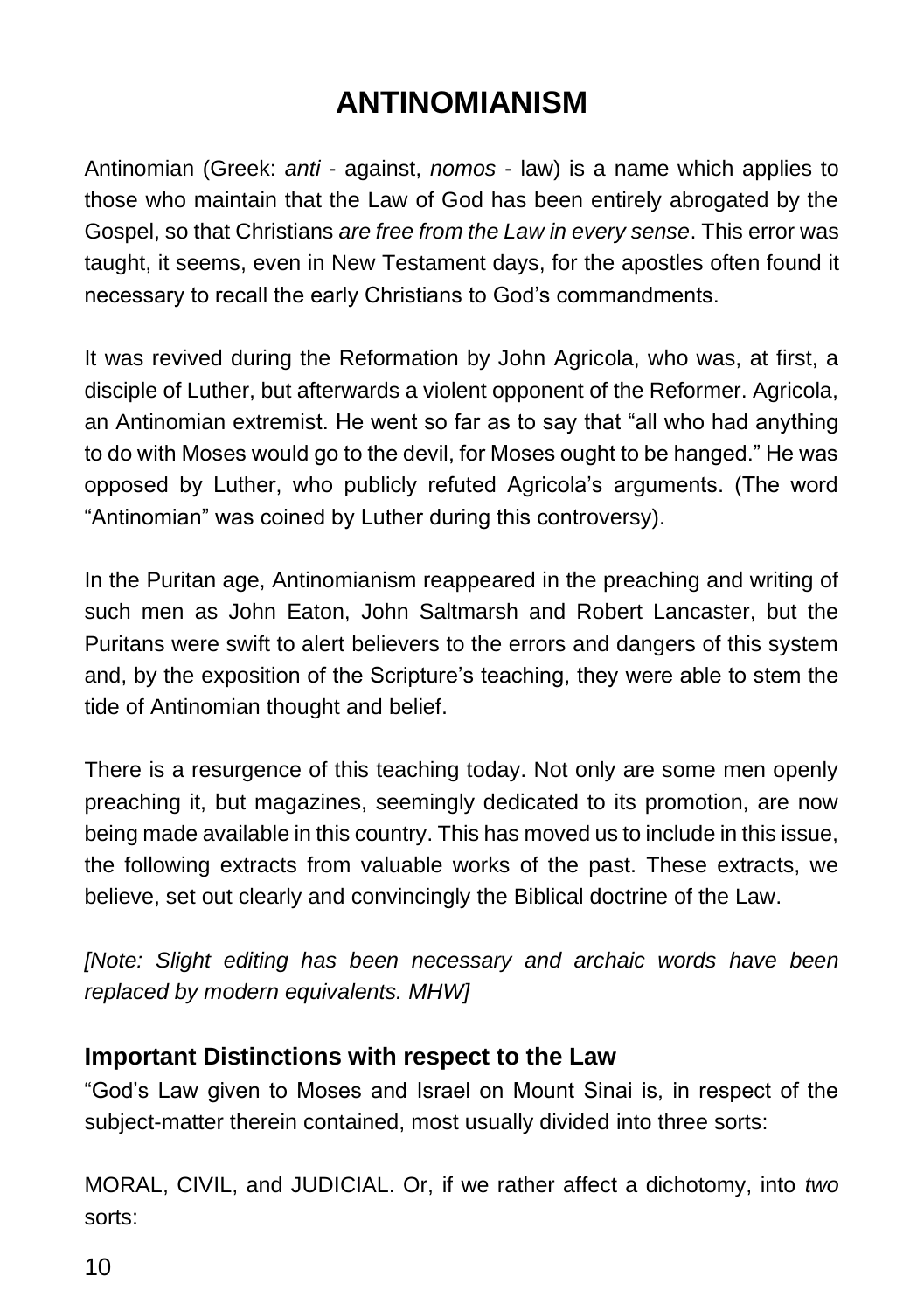1. Perpetual, of obligatory force and power for ever, as THE MORAL LAW, contained in Ten Commandments.

2. Temporary, of obligatory power and force only for a certain time, and then determinable: and this concerning (a) the Worship and Service of God, as THE CEREMONIAL LAW; and (b) the Civil State and Polity of the Jews, as THE JUDICIAL LAW. Both which were determined to expire after the death of Christ: Christ being the substance or body of those shadows, the accomplishment of those ceremonies (Col. 2:17; Heb. 10:1); and the commonwealth of the Jews not long after Christ's death being utterly dissolved. (Gen 49:10)

That this distinction of God's Law into MORAL, CEREMONIAL and JUDICIAL is founded on Scripture is evident:

1. By testimonies of Moses, frequently enumerating these three branches. As, 'The Lord spake unto you out of the midst of the fire...and He declared unto you His covenant, which He commanded you to perform, even ten commandments (Hebrew: ten words) and He wrote them upon two tables of stone. And the Lord commanded me at that time to teach you *statutes*, and *judgments*, that ye might do them in the land whither ye go over to possess it.' (Deut. 4:12—14) Here, by 'ten words' (or ten brief sentences by way of command, properly "ten sayings", as the Hebrew signifies) understand THE MORAL LAW summarily comprised in the Ten Commandments. By 'statutes' (Hebrew: *hukkim*, from *hok*, *to imprint the form or image of something*), THE CERMONIIAL LAW; and by 'judgments', (Hebrew: *mishpatim*. from *mishpat, judgement or judicial decision*), THE JUDICIAL (OR POLITICAL) LAW.

Sometimes they are expressed by 'commandments, statutes and judgments' (Deut 4:1; 6:1; 7:11; 8:11 11: 1; 26:17; 30:16). Sometimes by 'laws, statutes and judgments' (Lev 26:46). Sometimes by 'testimonies, statutes and judgments' (Deut. 6:20) All to the same effect for substance, denoting THE MORAL, CEREMIONIAL, and JUDICIAL LAWS.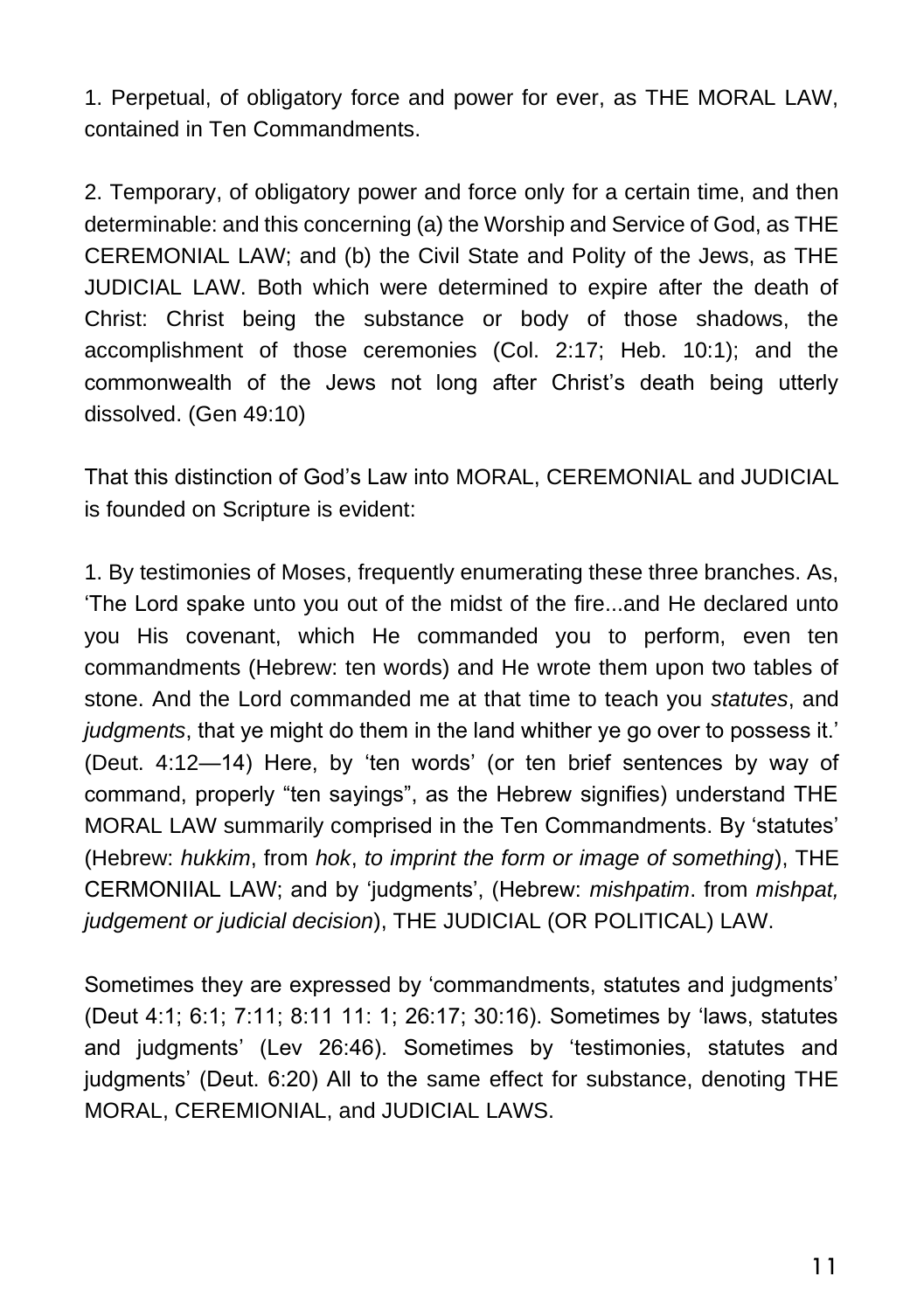2. By the testimony of Malachi: 'Remember ye the law of Moses, my servant, which I commanded unto him in Horeb for all Israel, the statutes and judgments.' (Mal. 4:4). Here are law, statutes, and judgments: as formerly.

3. By the testimony of Paul. 'Who are Israelites: to whom pertaineth the adoption, the glory, and the covenants (or testaments), and the giving of the law, and the service of God, and the promises.' (Rom 9:4). To omit vain curiosities in interpreting these particulars, this sense of them seems to me most genuine. 'The glory', the ark of God elsewhere called the glory' (1 Sam. 4:21,22); 'the covenants', the two tables of the covenant which were put into that ark and there reserved. Here is THE MORAL LAW: 'The giving of the law': the constituting of JUDICIAL and political LAWS for that commonwealth. 'The service of God': the manner of God's service and worship which was prescribed in THE CEREMONIAL LAW for that people till Christ should come in the flesh."

(Francis Roberts, 1657)

### **The Permanence of the Moral Law (summed up in the Ten Commandments)**

"Now many considerations persuade us to believe, that the law of the decalogue (or Ten Commandments) was given to the church, in order to be a perpetual rule, from the manner in which it was given.

For, as these commandments were published before the assembly of the whole church, in the hearing of all, while the other precepts were given to Moses alone in his sacred retirement: as they were engraved on tables of stone by the finger of God, to the end that, as Calvin remarks, this doctrine might remain in perpetual force: and seeing they, and they alone, were put in the ark of the covenant, under the wings and guardianship of God Himself; God plainly showed by so many prerogatives, that the reason of those precepts was far different from that of others, which were only imposed on the church for a time.

We may add that Christ has declared He was not come to 'destroy', but to 'fulfil' the law (Matt. 5:17). To "destroy" signifies there to "abrogate" and to "free men from the obligation of it", as appears from verse 19. That Christ speaks of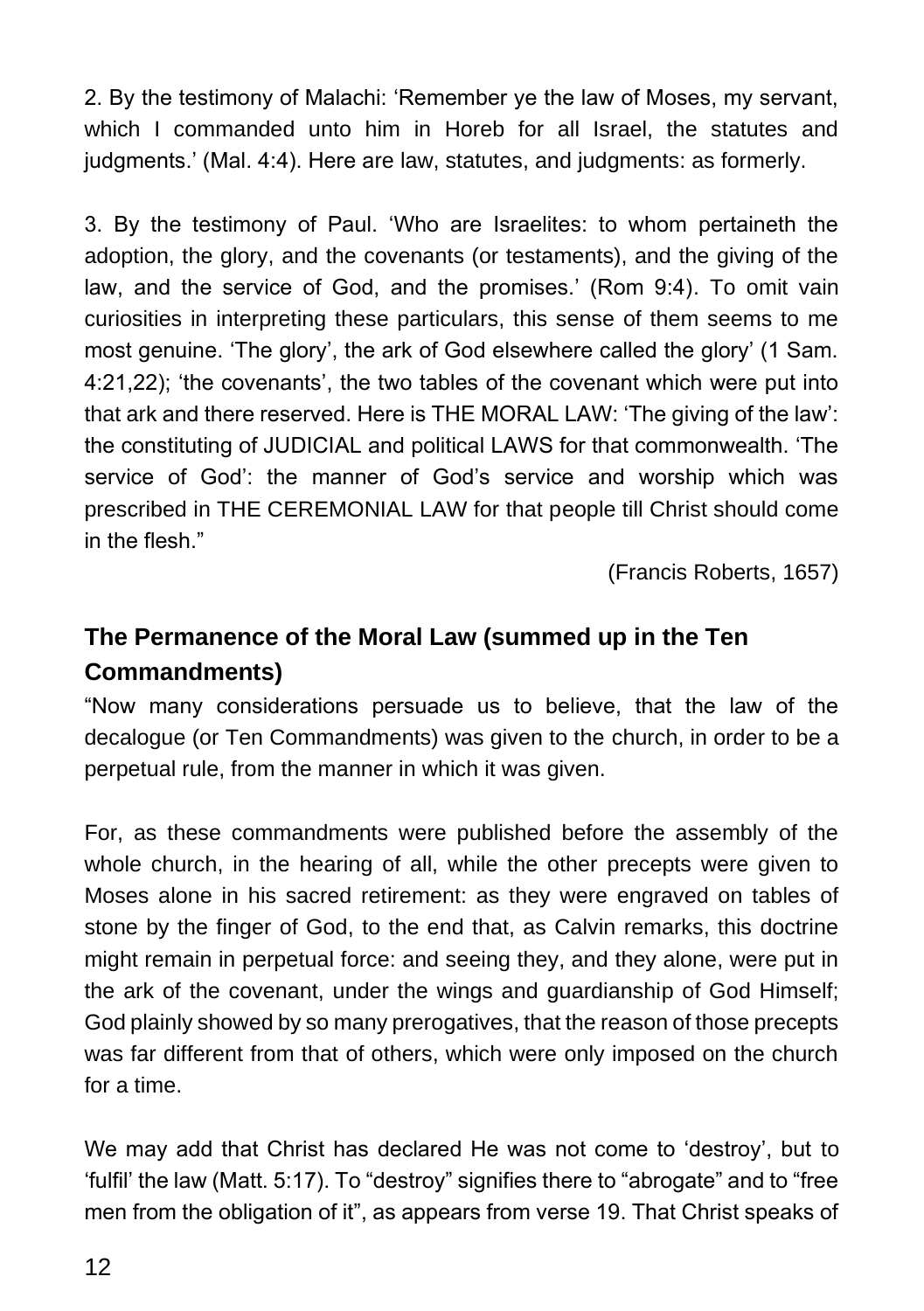the law of the Decalogue (the Ten Words), we gather from what follows, where He explains the precepts of that law, and recommends them to His disciples.

When Paul (Rom.13:9) and James (James 2:8,11) inculcate the precepts of the law on Christians in the same terms in which they were delivered by Moses to Israel, they do not insist upon this consideration, that they were agreeable to the dictates of natural reason, or were ratified again by Christ, but that they were thus formerly published and written by God.

In Ephesians 6:2, the apostle not only insists on the promise that was annexed to the fifth commandment, but also on the order of the precepts, recommending honour or regard to parents from this argument, that this is the first commandment with promise. If the Decalogue, as it was formerly delivered to the church of Israel, did not concern Christians, that argument of the apostle (which be it far from us to say) would have no force with Christians." See also: 1 Corinthians 10:7; Eph. 4:25,28; Col 3:5.

(Herman Witsius, 1693)

#### **The Rule of Life for Believers, the Law of Christ**

"Now there are in the Law but three things to be considered, either it is for JUSTIFICATION, for CONDEMNATION, or for DIRECTION.

"Now for JUSTIFICATION unto all that are in Christ, it is by Christ *abolished*; no man is justified by the works of the Law; but by the grace of Jesus Christ (Rom. 10:4; Gal. 3:11; Titus 3:7). And for CONDEMNATION also, it is by Christ *abolished*; for He hath delivered us from the curse of the Law and was made a curse for us (Jn. 3:18; Rom. 8:1; Gal. 3:13).

"There remains now no other proper use of the Law but for DIRECTION - as it is a rule; and therefore, either Christ has destroyed it wholly, or else He will have it remain in this last sense. Matthew 5:18 tells us heaven and earth shall sooner pass away, and the whole frame of this world fall to pieces, before the Law shall pass away. Therefore, it doth remain for direction unto the saints unto the end of the world. So, Romans 3:31, the gospel does not destroy but establish the law. The word in the Greek doth signify "to strengthen and make a thing firm, that was falling before it." By the sin of man, the Law became weak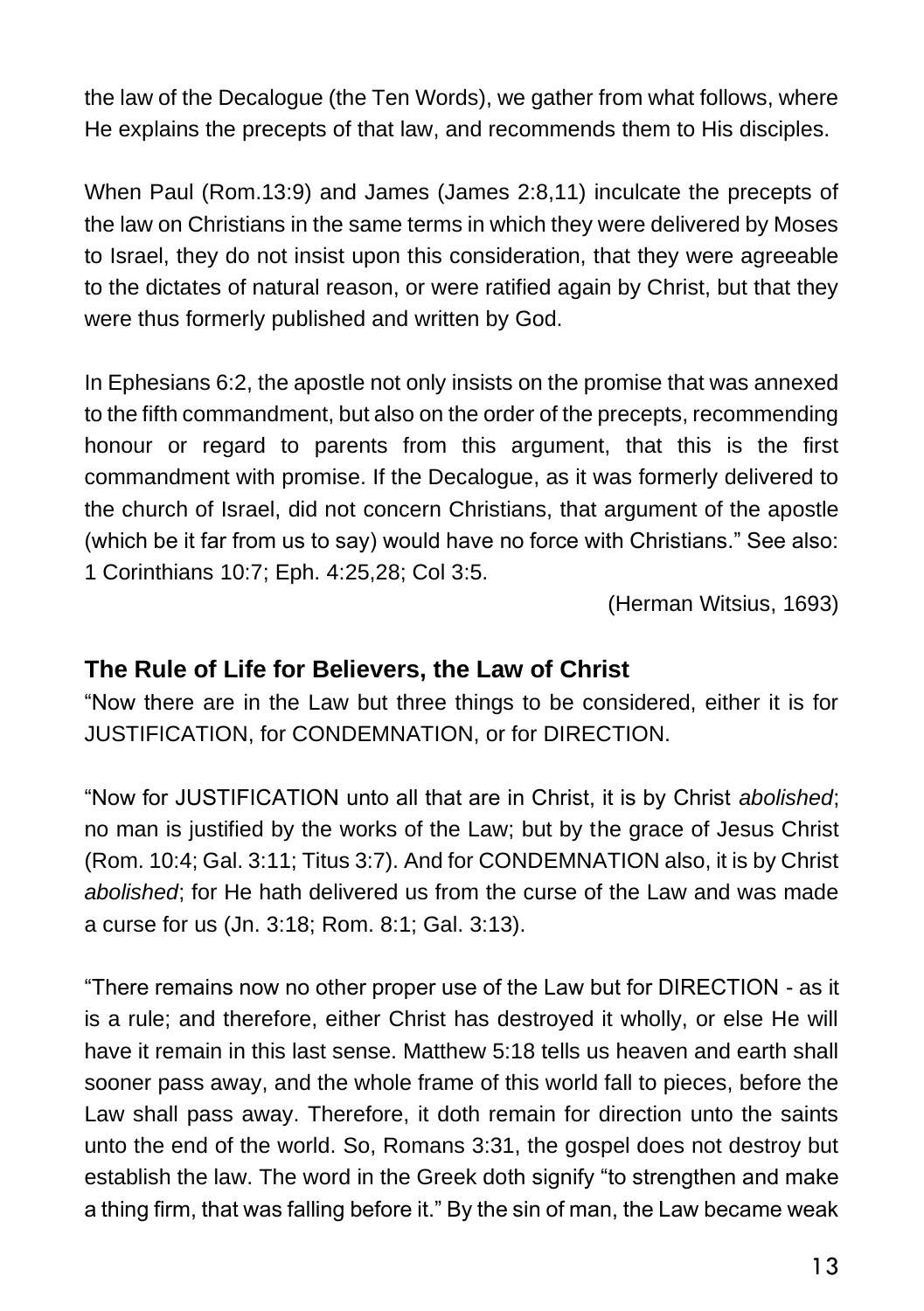through the flesh, neither to be fulfilled in the precept of it, or the penalty or the curse of it, but men must be for ever satisfying it. Now the gospel comes and makes the Law firm:

a. In our Surety; for in Him is the precept fulfilled, and the curse borne, He did fulfil all righteousness.

b. In us, because, by the grace of the gospel, we do attain strength in some measure to obey the Law, which is increased more and more, till in our nature and actions, we shall be made perfectly conformable unto the Law in Heaven, and so the righteousness of the Law is perfectly fulfilled in us, the Lord perfecting His good work that He has begun in the day of the Lord.

"So the Law remains as a rule to believers, being not abolished but established by the gospel."

(William Strong, 1678)

"The Law, in the hand of Christ, the blessed Mediator, is a rule of life to all believers…It is a law, which Christ has clearly explained, and which He has vindicated from the false glosses of the Scribes and Pharisees… The precept of *the law as a covenant*, is, 'Do and live'; but the command of *the law as a rule*, is, 'Live, and do'…By this law as a rule of life, a man is required to do, not in his own strength, but *in the strength that is in Christ Jesus*…"

(John Colquhoun, 1816)

"These terms — 'the law of works' and 'the law of Christ' — are scriptural (Rom 3:27; Gal 6:2).

"By 'the law of works" is meant the law of the ten commandments, as the covenant of works. By 'the law of Christ' is meant the same law of the Ten Commandments, as a rule of life, in the hand of a Mediator, to believers already justified.

"'The law of works' is the law to be done, that one may be saved; 'the law of Christ' is the law of the Saviour, binding His saved people to all the duties of obedience.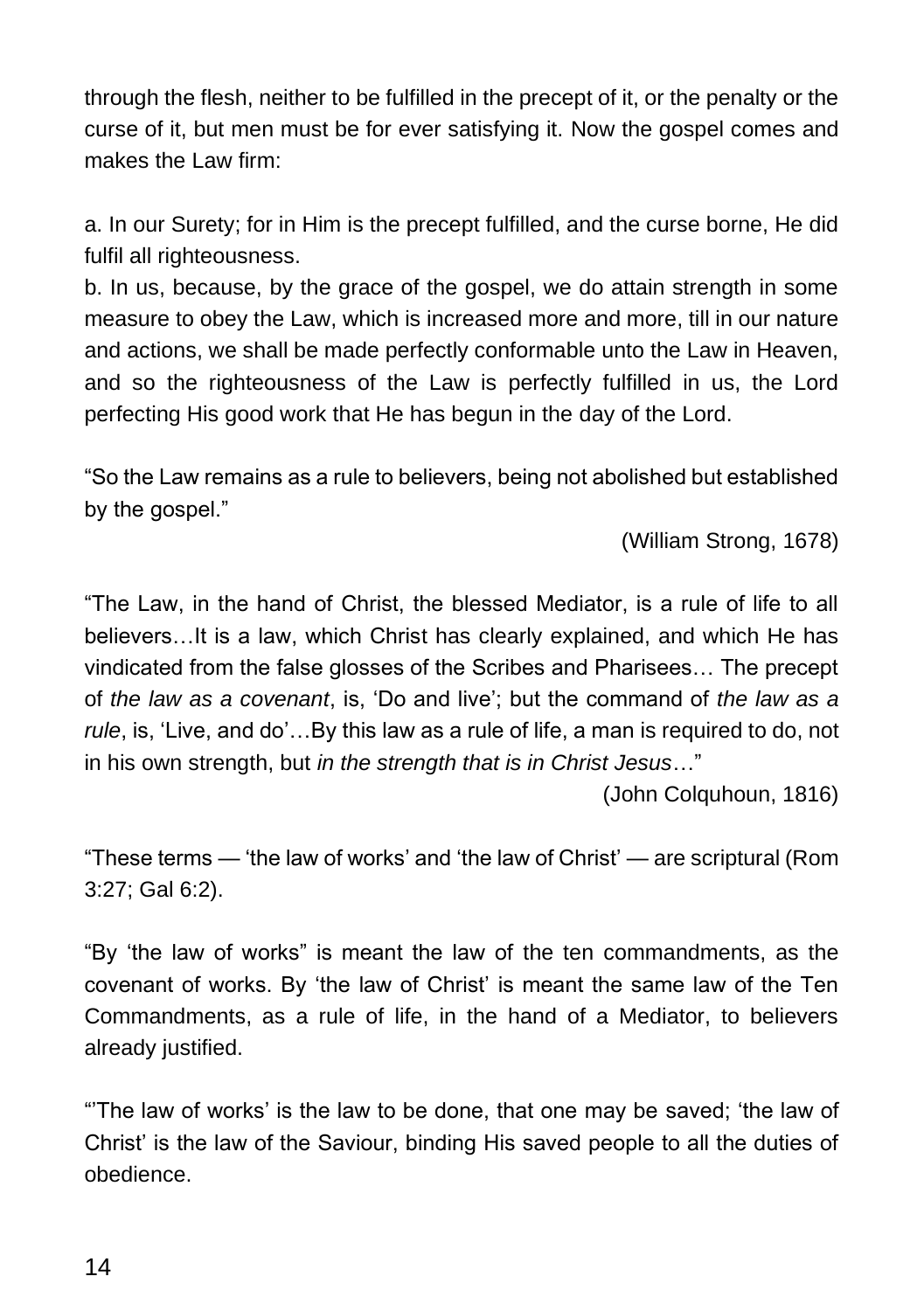"'The law of Christ" is an 'easy yoke' and a 'light burden' (Matt. 11:30); but 'the law of works' to a sinner is an insupportable burden, requiring works as the condition of justification and acceptance with God, as is clear from the apostle's reasoning (Romans 3) and cursing 'everyone that continues not in all things written in it to do them' (Gal 3:10). The duties of 'the law of works', as such, are, as I conceive, called by our Lord Himself "heavy burdens, and grievous to be borne." (Matt. 23:4). 'For they (the Scribes and Pharisees) bind heavy burdens and grievous to be borne, and lay them on men's shoulders; but they themselves will not move them with one of their fingers.' These heavy burdens were not human traditions, and rites devised by men; for Christ would not have commanded the observing and doing of these as, in this case, He did (verse 3); neither were they the Mosaic rites and ceremonies, which were not then abrogated, for the Scribes and Pharisees were so far from not moving these burdens with their own fingers, that the whole of their religion was confined to them, namely to the rites and ceremonies of Moses' Law, and those of their own devising. But they were duties of the Moral Law which they laid on others, binding them on with the tie of 'the law of works', though they made no conscience of them in their own practice.

"What this distinction amounts to is, that thereby a difference is constituted between the Ten Commandments as coming from an absolute God out of Christ unto sinners, and the same Ten Commandments as coming from God in Christ unto them. Now, the Law of the Ten Commandments is given, the former way, only to unbelievers, or such as are out of Christ, the latter way to believers, or such as are in Christ. And to prove whether this be a vain distinction or not, one needs but to consult the conscience, when thoroughly awakened, whether it is all the same to it, to receive the Law of the Ten Commandments in the thunders from Mount Sinai, or in the still, small voice, out of the tabernacle: that is, from an absolute God, or from a God in Christ.

Unbeljevers are not under the Law as it is 'the law of Christ'; and that is their misery, even as it is the misery of slaves, that the commands of the master of the family, though the matter of them be the very same to them, and to the children, yet they are not fatherly commands to them, as they are to children, but purely masterly."

(Thomas Boston, 1726)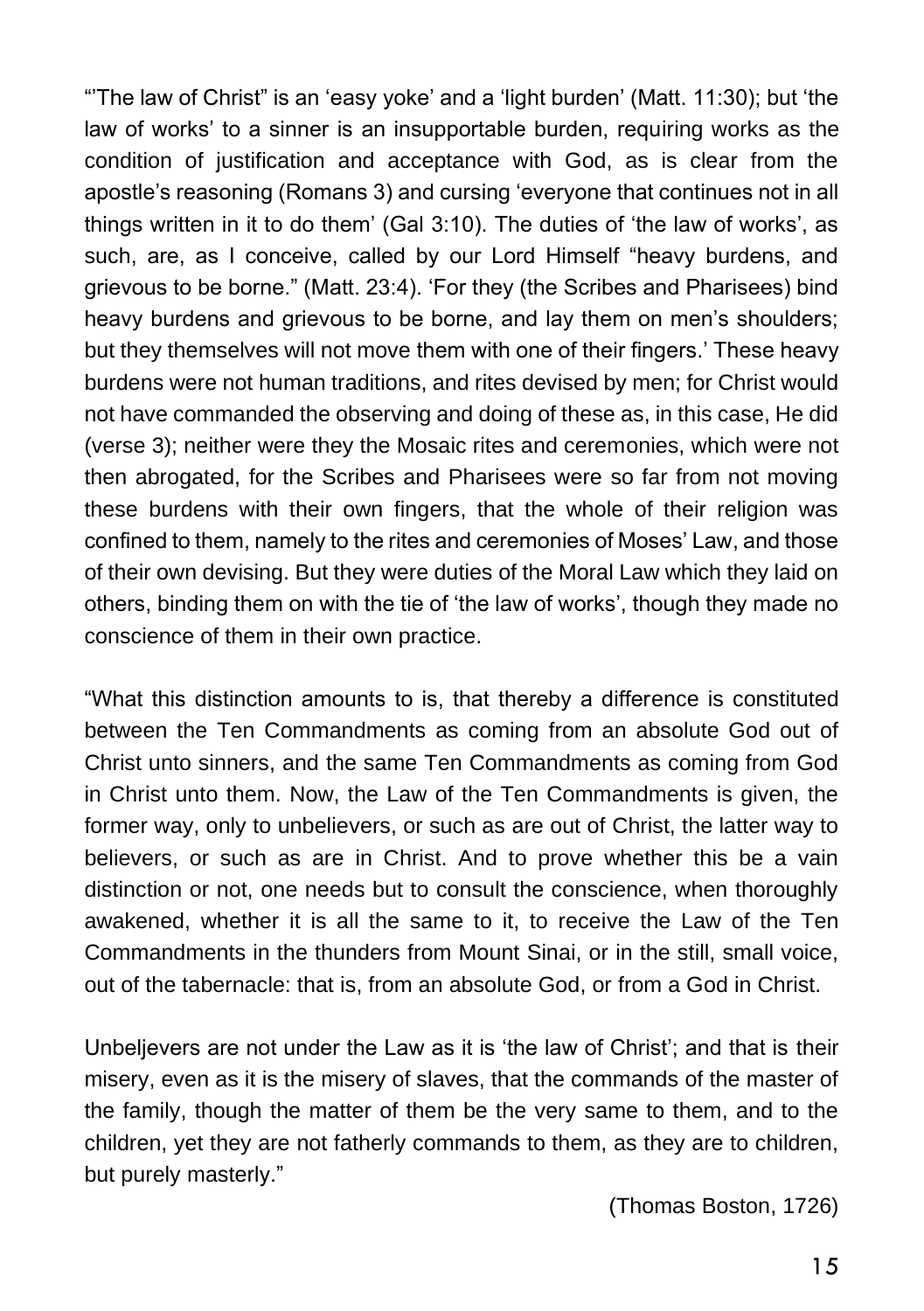#### **Objections Answered**

*"'For sin shall not have dominion over you: for ye are not under the law but under grace." (Rom. 6:14).* 

"What more natural than to express our deliverance from the curse and from the law, as the conditions of life, or as the procuring cause of justification, by declaring us free from the yoke of that system? So far as sinners are concerned, the condemning sentence of the Law is its most prominent feature; and, therefore, that sentence is sometimes itself denominated the Law, in opposition to that grace which provides for the exercise of pardon."

(David Russell, 1824)

*"Wherefore, my brethren, ye also are become dead to the Law by the Body of Christ." (Rom 7:4)* 

"Never was any more dead than the Law is, as to the power of giving justification, or fruitfulness in holiness, to sinners. Yet it lives in the fearful sanction (or, penalty) of death and the curse to sinners: and they must all have died by its hands, in rigorous and just revenge of their undutifulness and disobedience, if a way had not been found for their relief. God Himself, of His manifold wisdom, uncontrollable sovereignty, and rich grace, hath provided a way of relief. By the body of Christ crucified is the happy event truly brought about. If the Law had a claim of justice against them for their undutiful behaviour; the crucifixion of the body of Christ, whereby sin bath been expiated, and which is the consummation of that righteousness by which He hath fulfilled the Law, hath answered the claim of the Law. So, the resentment of the Law cannot reach them. They are, as by death, delivered from it; as a bond-servant is by death delivered from a hard-master, or a wife from the yoke of a rigorous husband. It is by being 'dead with Christ' by their fellowship with Christ in His death, and in the fruits thereof, that they are thus delivered from the Law (Rom.6:8)."

(James Fraser, 1774)

*"The ministration of death, written and engraven in stones, was glcrious,…if that which is done away was glorious, much more that which remaineth is glorious," (2 Corinthians 3:7,11),*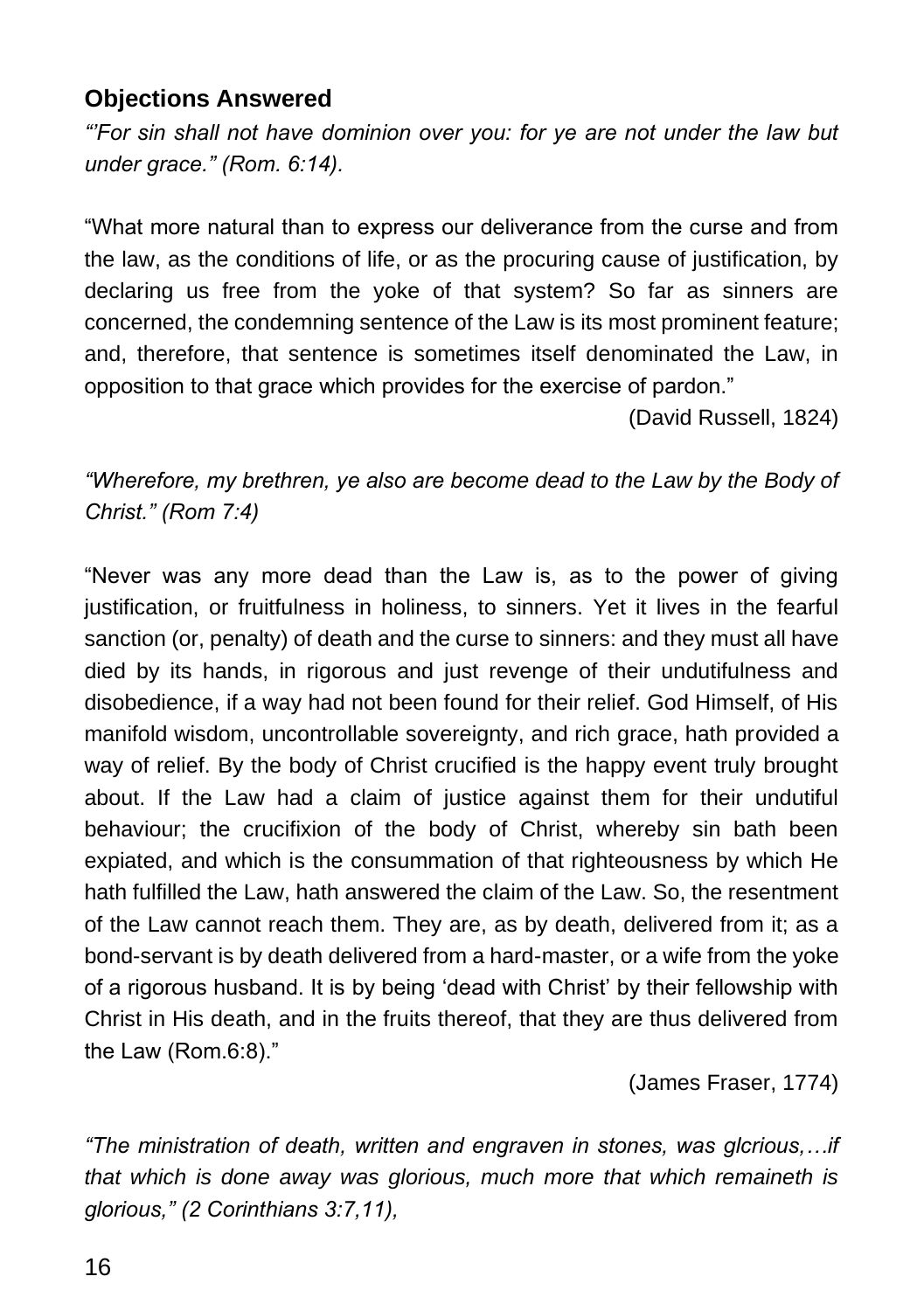"I know they object that the Ten Commands of the Moral Law, 'the ministration of death, written on stones', are also done away by Christ. They are the ministration of death and done away, not as they commanded perfect obedience, or even Christ Himself commandeth us to be perfect (Matt. 5:48); but as they were conditions for procuring life, and avoiding death, established by a promise of life to the doers, and a curse to the breakers of them (Gal 3:10,12). We must still practice moral duties, as commanded by Moses: but we must not seek to be justified by our practice. If we use them as a rule of life, not as conditions of justification, they can be no ministration of death, or killing letter unto us (nor are they done away)."

(Walter Marshall, 1692)

### **A Final Word**

"Some unskilful persons...boldly discard the whole Law of Moses, and do away with both its Tables, imagining it unchristian to adhere to a doctrine which contains the ministration of death. Far from our thoughts be this profane notion. Moses has admirably shown that the Law which can produce nothing but death in sinners, ought to have a better and more excellent effect upon the righteous. When about to die, he thus addressed the people: 'Set your hearts upon all the words which I testify among you this day, which ye shall command your children to observe to do, all the words of this law. For it is not a vain thing for you; because it is your life.' (Deut. 32:46, 47). If it cannot be denied that it contains a perfect pattern of righteousness, then, unless we ought not to have any proper rule of life, it must be impious to discard it. There are not various rules of life, but one perpetual and inflexible rule; and, therefore, when David describes the righteous as spending their whole lives in meditating on the Law (Psalm 1:2), we must not confine to a single age, an employment which is most appropriate to all ages, even to the end of the world."

(John Calvin, 1536)

# **MY SAVIOUR'S OBEDIENCE TO BLOOD HIDE ALL MY TRANSGRESSIONS FROM VIEW.**

"What did Christ do for you? Someone says, 'He died for me.' Is that all? 'Is not that everything?' Why had His death any value for you? 'Well, because He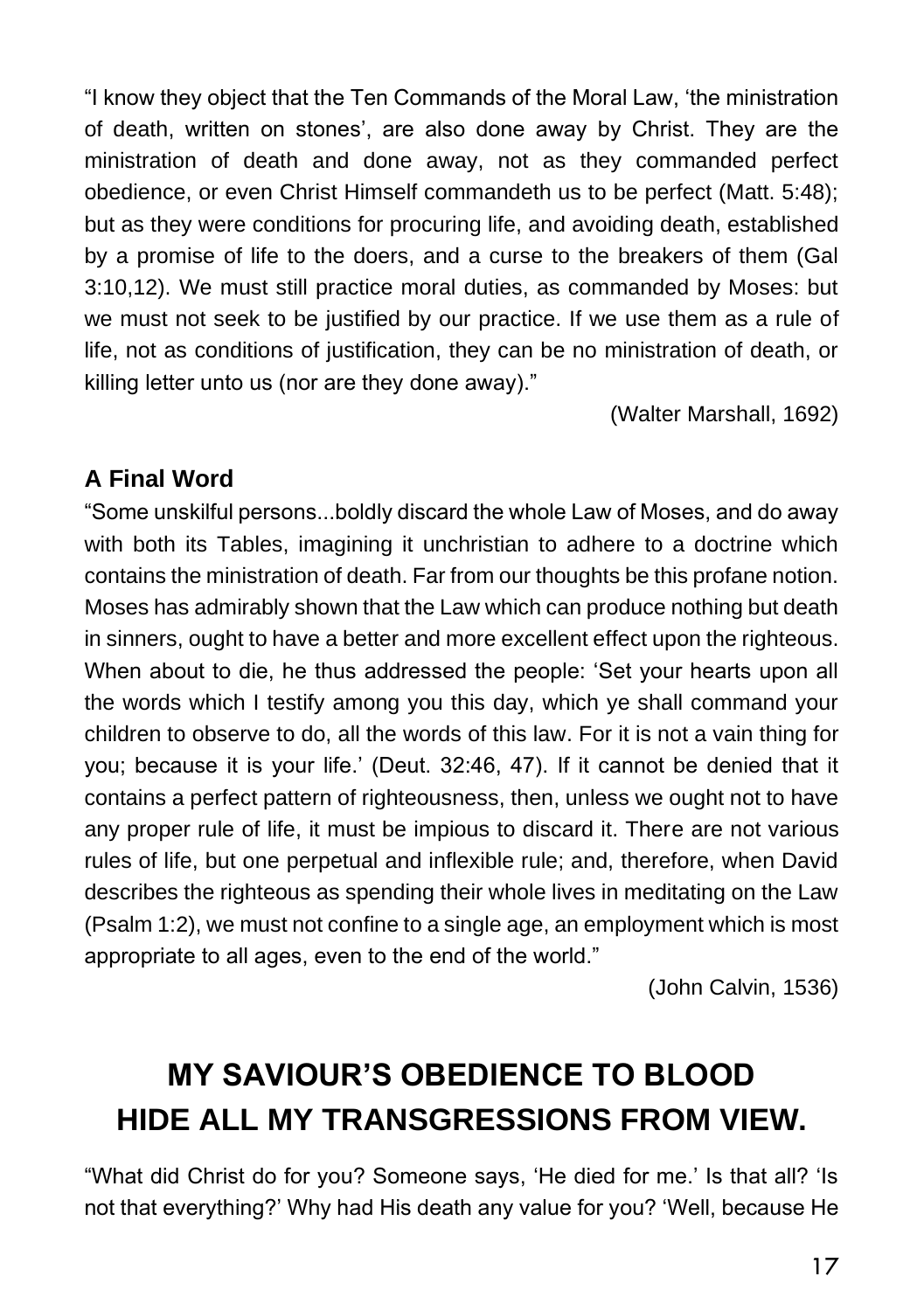was the Son of God.' Why, then, did He not come immediately from the glory to the cross? Why did He begin at Bethlehem? ... The first Adam began his career, not as a babe, but as a full grown man. Why could not our Lord miraculously have assumed our flesh and come to earth as a man, and gone immediately to the cross, paying our debt? ... Jesus Christ was made under the law – what for? That He might fulfil the requirements of the law, that He might work out a righteousness for us. ... Throughout His earthly life He was just as much our Substitute under the law as when He went to the cross on our behalf, fulfilling the law's requirements in our room and stead. His life was as necessary to our salvation as His death." (Dr. Thomas Todhunter Shields, 1873-1955)

"As their Surety and Sponsor Christ entered the place occupied by His people under the Law, so identifying Himself with them as to be their Head and Representative, and as such He assumed and discharged all their legal obligations. ... As creatures they were under obligations to obey God's Law; as criminals (transgressors) they were under the death-sentence of the law. Therefore to fully meet our liabilities and discharge our debts it was necessary that our Substitute should both obey and die." (Dr. Arthur W. Pink, 1886-1952)

"The abolition of our sins by the blood of Christ renders us indeed without fault; but something more than this is necessary to constitute our claim, and perfect our title to heaven and glory. ... As the infinite merit of His death could atone for infinite transgressions, and redeem from death eternal; so, by a parity of reason as well as by express revelation, we may conclude, that the infinite merit of His life not less purchased the infinite reward, which His people enjoy with Him for ever." (Ambrose Serle, 1742-1812)

"The God-man undertakes in our nature to pay perfect satisfaction to His Father's justice. Accordingly He paid the law an infinitely perfect obedience. And He thereby magnified it, and made it more honourable than the obedience of all created beings could have done. Then He suffered what was due to our breach of the law, and paid the death which we deserved. And justice demonstrated that it had no more demands upon Him, when it released Him from the prison of the grave. And by this obedience and these sufferings He wrought out an infinitely perfect righteousness, which being imputed (or,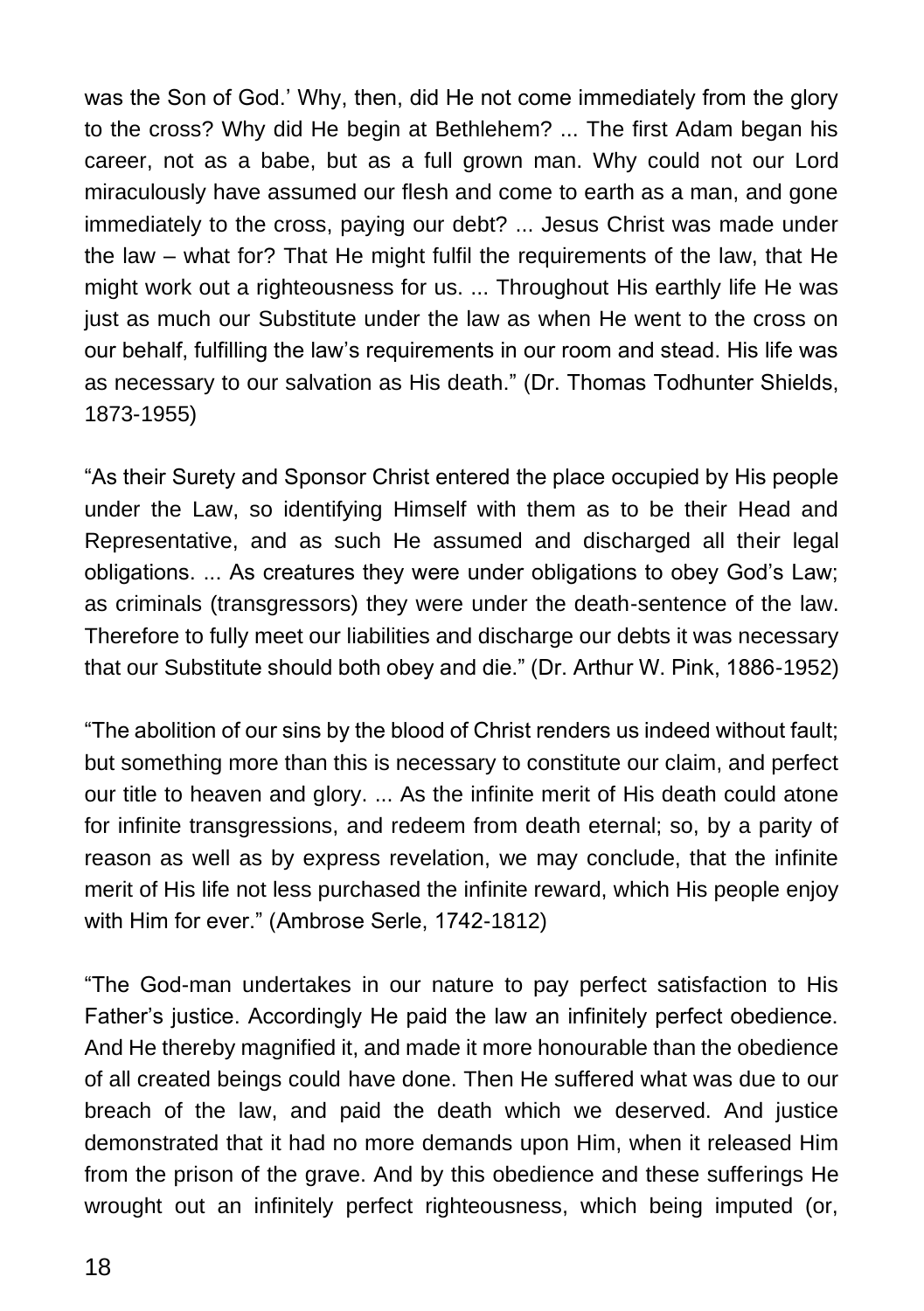reckoned to) the unrighteous, and laid hold of by the hand of faith, renders them perfectly righteous at the bar of justice." (William Romaine, 1714-1795)

"That amazing work which the incarnate Son completed when He expired on the cross, is the grand requisite for our justification before the heavenly tribunal. To this, and to this only, the eternal Sovereign has respect, when He pronounces the sinner just, and acquits him in judgment. Hence we are said to be made righteous by the obedience of Christ, and be justified by His blood. This blood being shed, and that obedience being performed by our Divine Substitute, on the sinner's behalf and in his nature, are placed to his account as fully and as much to his advantage, as if he had in his own person underwent the sufferings and performed the obedience." (Abraham Booth, 1784—1806)

"If then the Courts of God admit this mode of justification founded on the substitutional obedience and suffering of Another, the next question we have to consider is – What is the link that connects with the means of justification thus provided by God? The link is faith. In all questions respecting justification, men seem to delight in perplexing much as possible themselves and others, and in nothing has their invention been more fertile than in multiplying difficulties respecting the nature and meaning of faith. But we may at once free ourselves from all these entanglements by remembering that faith in its connection with justification, means simply reliance or dependence on that which another person proposes to us, as the object of our dependence or reliance." (Benjamin Wills Newton, 1807-1899)

## **THE ULTIMATE FOLLY**

"I'll run my chance" was the reply of the Captain of the *Royal Charter* when assistance was offered in the wild night of 26 October, 1859. In response to the ship's signals of distress, a troopship drew near to offer assistance. "For what will you tow us into port? our engines are broken down", said the Captain of the *Royal Charter*. The price was stated, and the answer given as above – "I'll run my chance." Within 24 hours the ship went down with 490 souls, in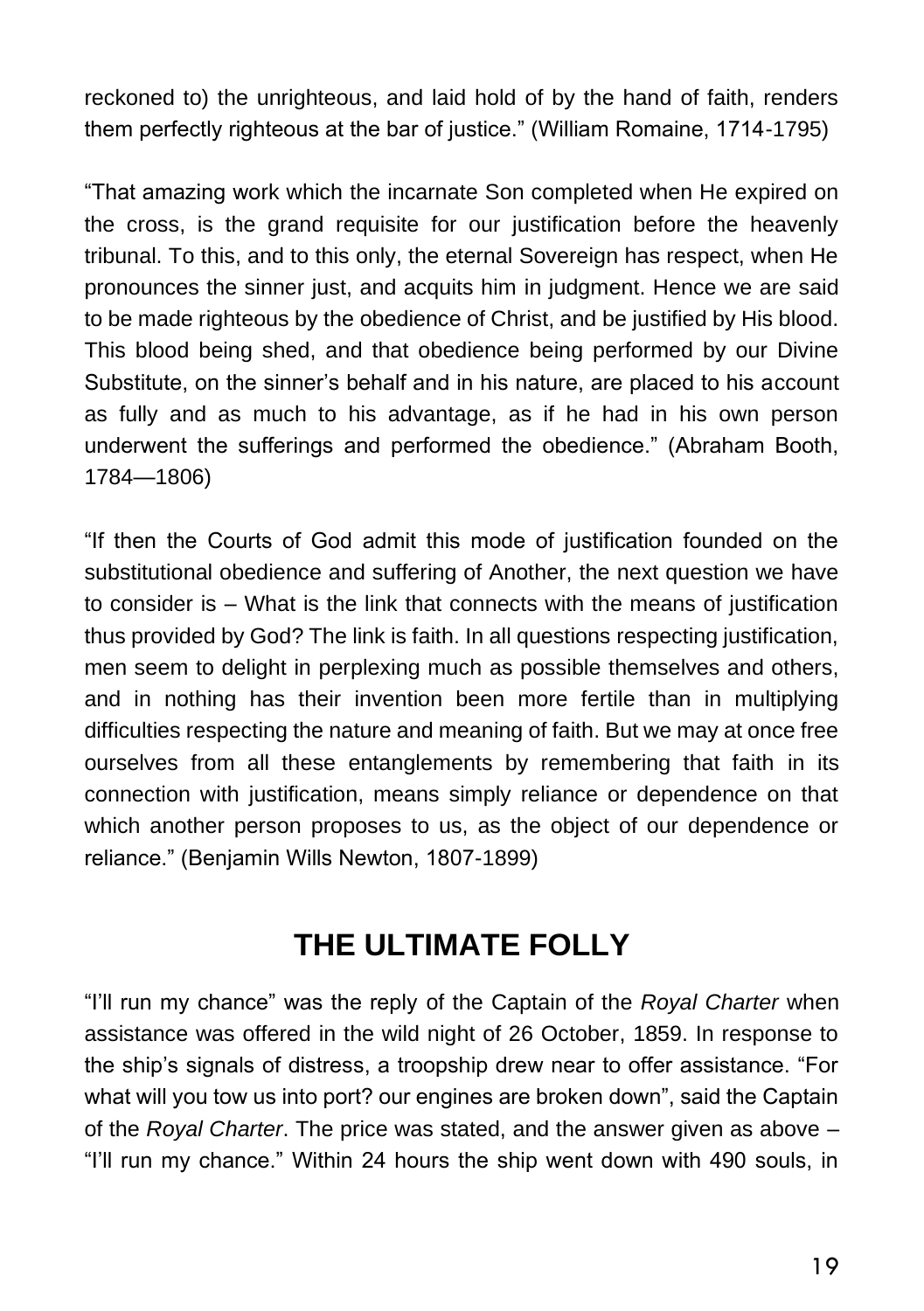sight of home. A picture of many of whom it can be said, "Thou art not far from the kingdom of God" (Mark 12:34).

## **THE PLANK OF FREE GRACE**

Mr. M'Laren and Mr. Gustard were both ministers of the Tolbooth Church, Edinburgh. When Mr. M'Laren was dying, Mr. Gustard visited him, and put this question to him, "What are you doing, brother?" His answer was, "I'll tell you what I am doing; I am gathering together all my prayers, all my sermons, all my good deeds, and all my ill deeds; and I am going to throw them all overboard, and swim to glory on the plank of free grace."

### **THE SHELTERED BIRD**

One fine summer morning many years ago Charles Wesley was standing before an open window. Looking out, he observed a little bird being pursued by a cruel hawk. He anxiously watched the little creature for a while, wondering if it would escape its fierce and powerful foe. Nearer and nearer it flew to the open window. At last, fluttering and panting, it flew straight through it, and rested exhausted on Mr. Wesley's bosom. The hawk pursued the small bird no further. It had found a refuge and a resting-place on the bosom of a friend, and there it was safe from its pursuer.

The incident produced a deep impression on Mr. Wesley's mind, and a few hours later be took up his pen and wrote those well-known and well-loved words:

> *"Jesus! Lover of my soul, Let me to thy bosom fly…*

*"Other refuge have I none; Hangs my helpless soul on Thee; Leave,ah! Leave me not alone, Still support and comfort me.."*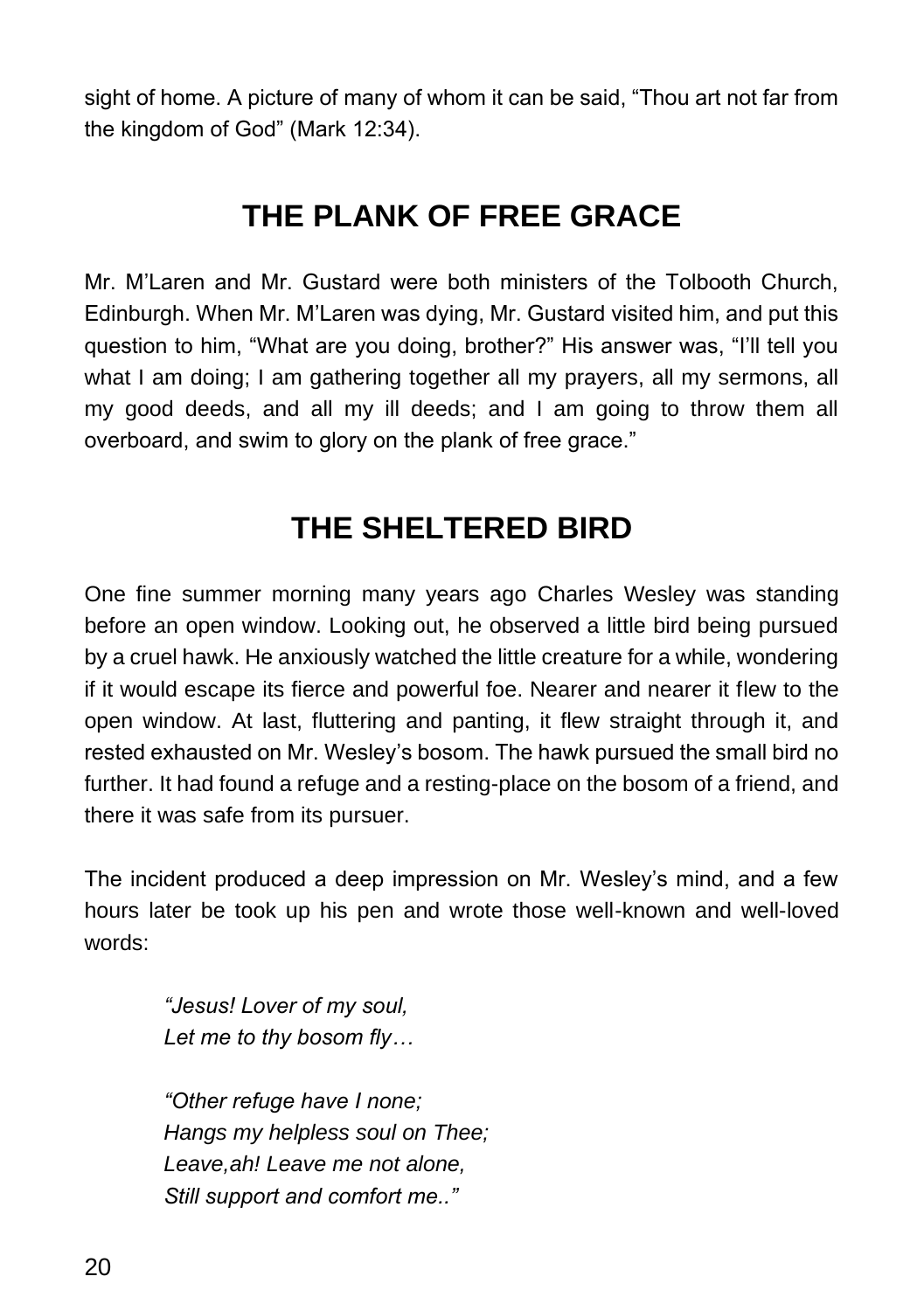Have you fled for shelter to Christ the Refuge? His words are: "Him that cometh to me, I will in no wise cast out" (John 6:37). Flee to Him, dear friend; flee to Him and be saved.

## **THE FINAL WITNESS**

Words spoken from the borders of eternity have often been unutterably solemn. Near and in the hour of death, when men and women are brought face to face with the reality of never-ending existence, they speak in such a way, and of such things, as demand our deepest attention.

The testimonies which follow, not only provide strong proof for life beyond death, but they also convince us of the fact that, at death, Christian believers enter into heaven.

**Martin Luther (died 1546):** "O heavenly Father, though I must leave this body and be torn from life, yet I know for sure that I shall abide eternally with thee, and that no man can take me out of thy hands."

**John Holland (1600):** "Oh speak when I am gone and preach it at my funeral – that *God dealeth familiarly with man*. I feel his mercy; I see his majesty, whether in or out of the body I cannot tell; but I see things unutterable."

**John Preston (1628):** "Blessed be God, though I change my place, I shall not change my company; for I have walked with God while living, and now I go to rest with God!"

**Robert Bruce (1631):** "Hold, daughter, hold, my Master calls me ... God be with you, my children, I have breakfasted with you, and shall sup with my Lord Jesus this night."

**Samuel Rutherford (1661):** "I feel, I feel, I believe – in joy, and rejoice. I feed on manna. Oh, for arms to embrace Him! Oh, for a well-tuned harp!"

**Thomas Goodwin (1679):** "Ah! is this dying? How have I dreaded as an enemy this smiling friend!"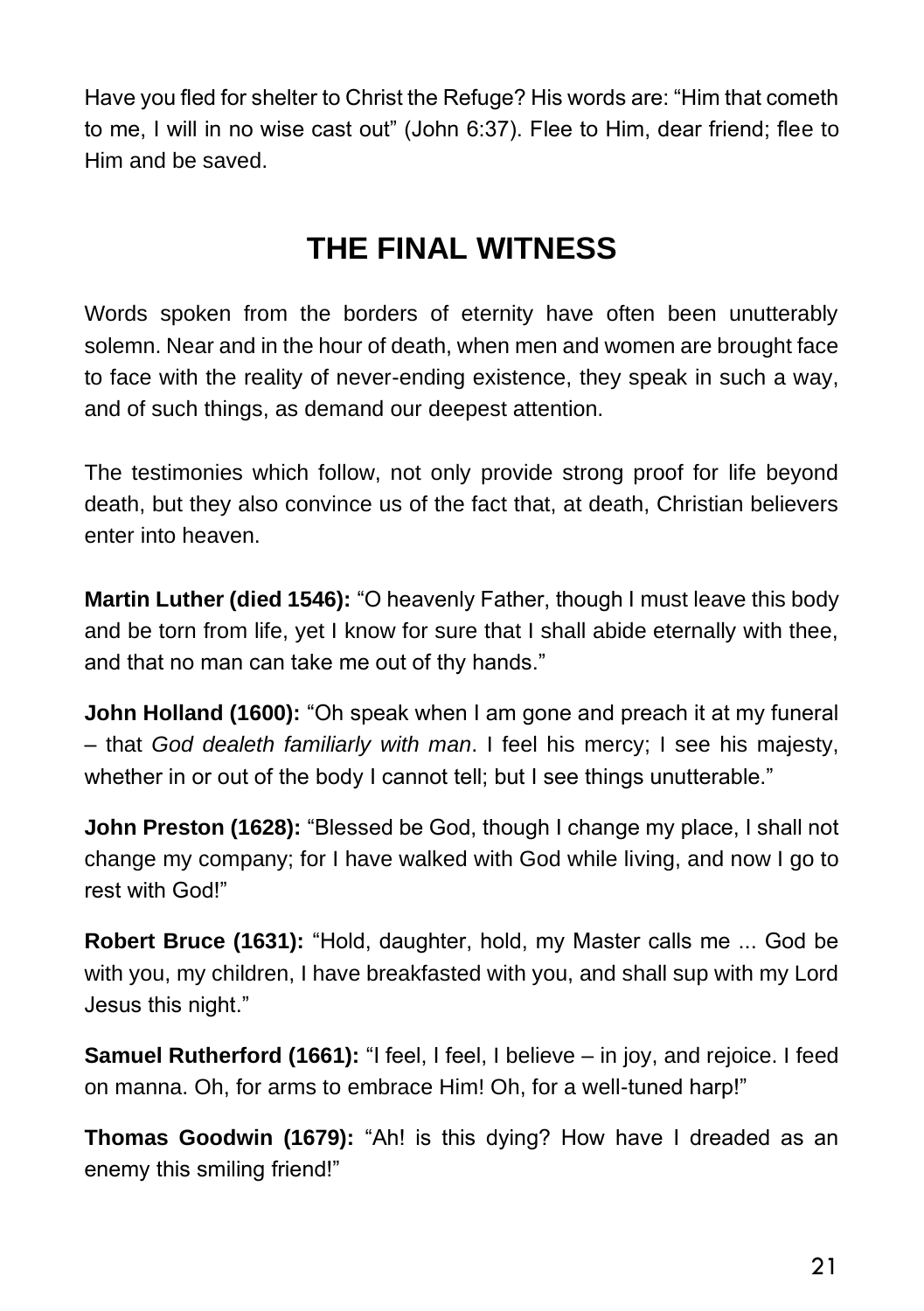**William Gouge (1653):** "Now I have not long to live. The time of my departure is at hand. I am going to my desired haven. I am most willing to die. I have, blessed be God, nothing else to do but to die. Death is my best friend, next to Jesus Christ. I am sure I shall be with Christ when I die."

**James Durham (1658):** "For all I have preached or written, there is but one Scripture I can remember and dare grip to – 'him that cometh to me I will in no wise cast out."

**Hugh McKail (1666):** "Farewell father and mother, friends and relations; farewell the world and its delights; farewell meat and drink; farewell sun, moon and stars. Welcome God and Father; welcome sweet Lord Jesus, the Mediator of the new covenant; welcome Spirit of grace, and God of all consolation; welcome glory; welcome eternal life; welcome death."

**John Owen (1683):** "I am going to him whom my soul loveth, or rather who has loved me with an everlasting love, which is the sole ground of all my consolation."

**William Beveridge (1708):** "I have known him these forty years. Precious Saviour! He is my only hope!"

**Philip Doddridge (1751):** "I have a cheerful, well-grounded hope, through the Redeemer, of being received to His everlasting mercy and glory."

**Ralph Erskine (1752):** "I shall be for ever a debtor to free grace. Victory! Victory!"

**Ebenezer Erskine (1754):** "I know that when my soul forsakes this tabernacle of clay, it will fly as naturally to my Saviour's bosom, as the bird to its beloved nest."

**Jonathan Edwards (1758):** "Now where is Jesus of Nazareth, my true and never-failing friend?"

**Samuel Walker (1761):** "I have been upon the wings of the cherubim. Heaven has been in a manner opened to me. I shall soon be there… Oh, my friend, had I strength to speak I could tell you such news as would rejoice your very soul! I have had such views of heaven; but I am not able to say more."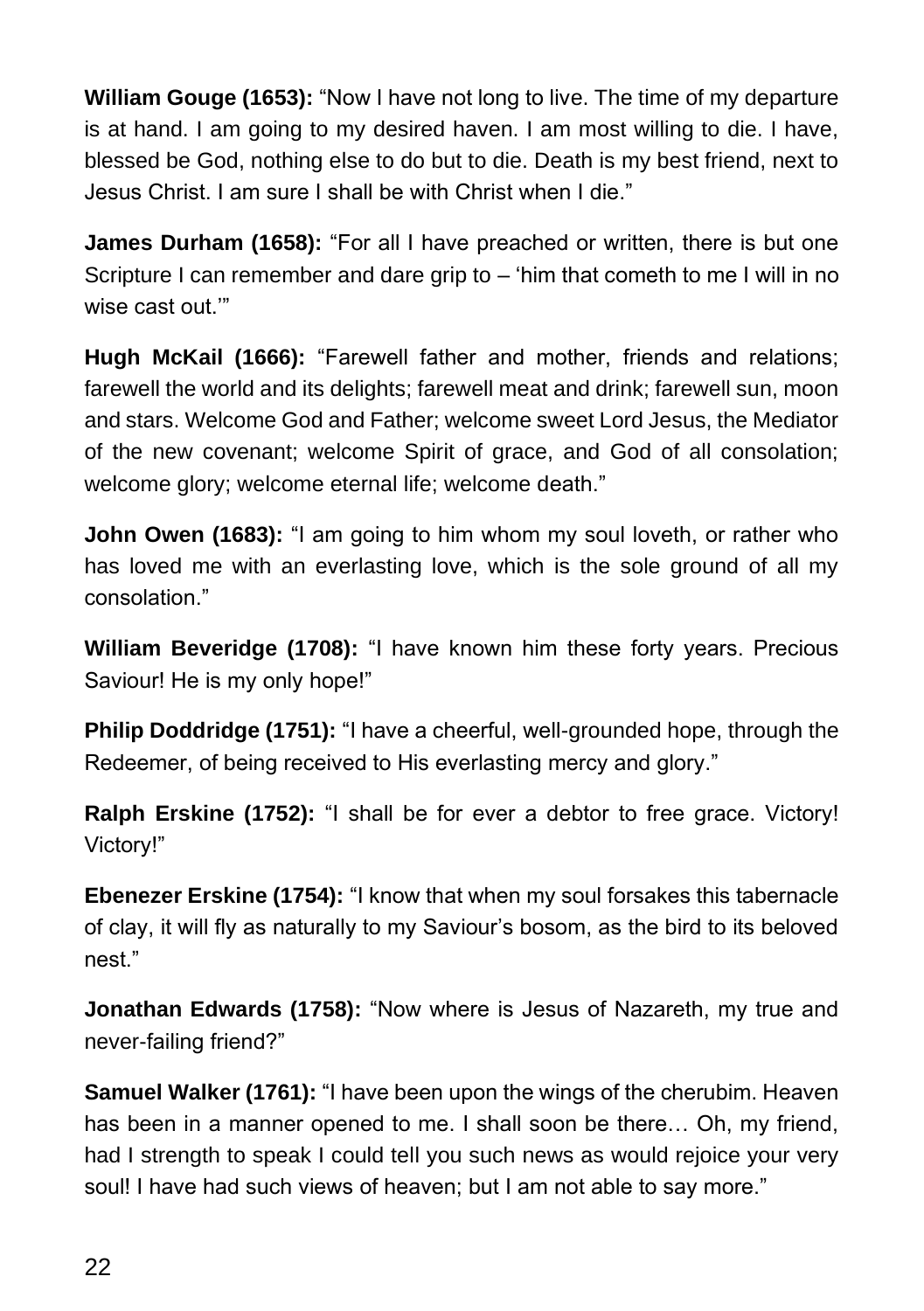**William Grimshaw (1763):** "Never had I such a visit from God since I first knew him. I am as happy as I can be on earth, and as sure of glory as if I were in it."

**Augustus Toplady (1778):** "Oh, what delights! Who can fathom the joy of the third heaven? The sky is clear, there is no cloud; come, Lord Jesus, come quickly!...It will not be long before God takes me; for no mortal man can live after the glories which God has manifested to my soul."

**John Brown [of Haddington] (1787):** "My Christ, my Christ!"

**William Romaine (1795):** "He is a precious Saviour to me now."

**Samuel Medley (1799):** "My heavenly Father, I am looking up to my dear Lord Jesus, my God, my portion, my all in all. Glory! Glory! Home! Home!"

**Daniel Rowlands (1790):** "I have no more to state, by way of acceptance with God, than I have always stated: I die as a poor sinner, depending fully and entirely on the merits of a crucified Saviour for my acceptance with God."

**Edward Payson (1827):** "The celestial city is full in my view. Its glories beam upon me, its breezes fan me, its odours are wafted to me, its sounds strike upon my ears and its spirit is breathed into my heart…Why should God design thus to shine upon a sinful worm?"

**John Kent (1843):** "I rejoice in hope. I am accepted – accepted!"

**Edward Bickersteth (1850):** "I have no other ground of confidence than the blood of Jesus. Christ first, Christ all in all."

**Gen. Stonewall Jackson (1863):** "Let us cross over the river, and rest under the shade of the trees."